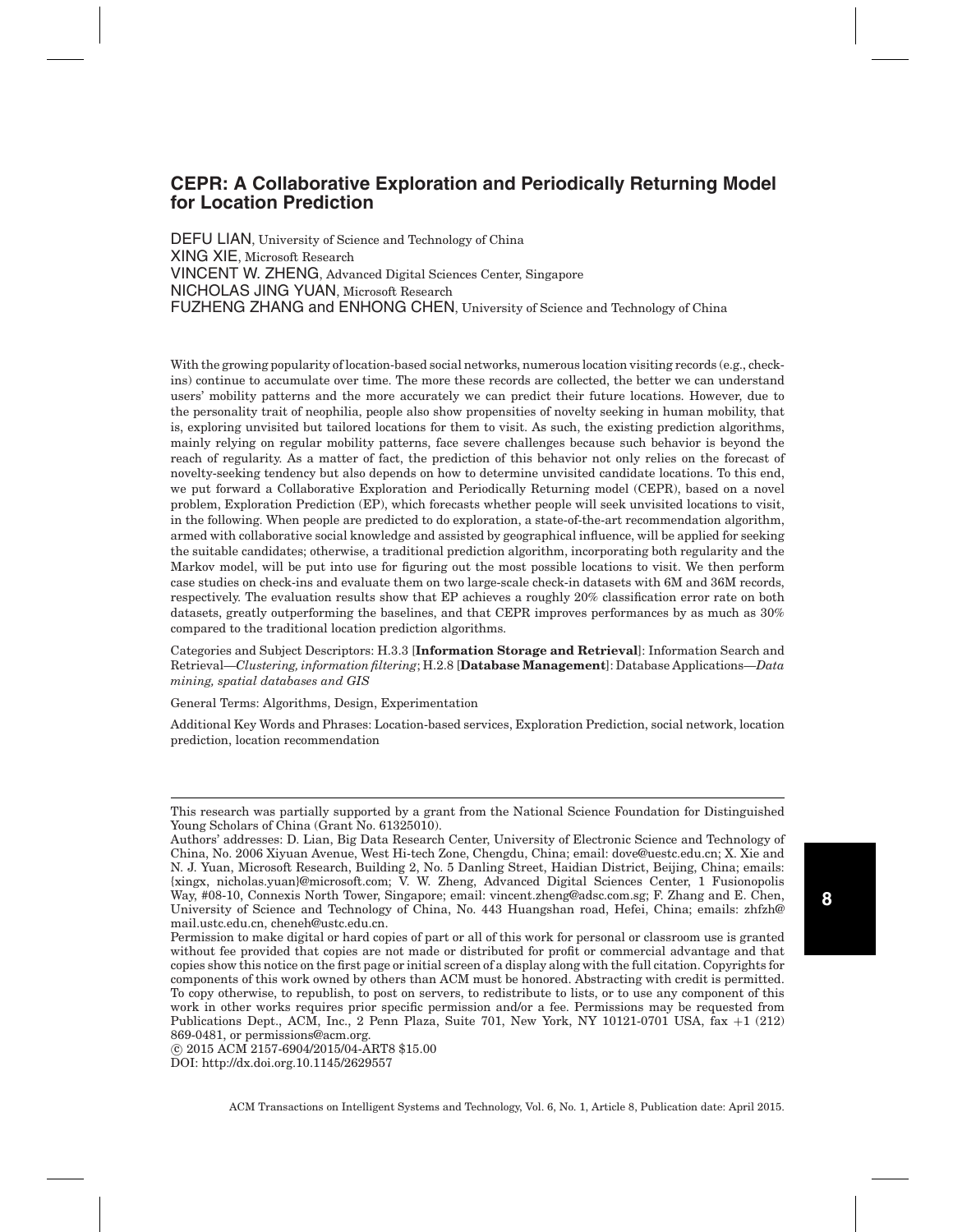#### **ACM Reference Format:**

Defu Lian, Xing Xie, Vincent W. Zheng, Nicholas Jing Yuan, Fuzheng Zhang, and Enhong Chen. 2015. CEPR: A collaborative exploration and periodically returning model for location prediction. ACM Trans. Intell. Syst. Technol. 6, 1, Article 8 (April 2015), 27 pages. DOI:<http://dx.doi.org.10.1145/2629557>

**1. INTRODUCTION**

With the proliferation of smartphones and the development of positioning technologies, location information can be acquired more easily than ever before. This development has triggered a new kind of social network service—location-based social networks (LBSNs), such as Foursquare, Jiepang, Gowalla, and so on. In an LBSN, people can not only track and share location-related information of an individual but also leverage collaborative social knowledge learned from others. As LBSNs have been increasing in popularity in recent years, numerous location-visiting records, for example, checkins (being used to represent the process of announcing and sharing users' current locations), continue to accumulate over time. The more these records are collected, the better we can understand users' mobility patterns and the more accurately we can predict their future locations.

Accurate location prediction plays an important part in urban planning, traffic forecasting, advertising, and recommendations; thus, it has recently attracted a lot of attention [Ashbrook and Starner [2002;](#page-25-0) Song et al. [2004,](#page-26-0) [2010b;](#page-26-1) Cho et al. [2011;](#page-25-1) Chang and Sun [2011;](#page-25-2) Etter et al. [2012;](#page-25-3) Gao et al. [2012a;](#page-25-4) Noulas et al. [2012a\]](#page-26-2). Most researchers in this field have figured out the extreme importance of individual history in location prediction, so their proposed prediction algorithms have heavily depended on regular or repetitive mobility patterns. However, due to the personality trait of neophilia, which is related to the dopamine system [Ebstein et al. [1996\]](#page-25-5), people also show propensities of novelty seeking in human mobility, that is, exploring unvisited but tailored locations for them to visit. For example, people may try some novel restaurants to have a change in diet. In fact, such behavior is more salient on LBSNs due to users' proactive checkin behavior. Specifically, according to simple statistics on a Gowalla check-in dataset from Cho et al. [\[2011\]](#page-25-1), on average, users log more than 35% check-ins at novel (i.e., previously unchecked-in) locations each day even after half a year; given that 80% of days of check-in history of each user is observed, check-ins at locations that are not in the observed history of each user occupy over 50% of the rest check-ins. Due to the existence of such behavior and beyond the reach of regularity, those existing prediction algorithms will face severe challenges. As a matter of fact, the prediction of this behavior not only relies on the forecast of novelty-seeking tendency but also depends on how to determine those unvisited candidate locations.

To achieve the goal of forecasting novelty-seeking tendency, we put forward an *Exploration Prediction* (EP) problem, which forecasts whether people will seek unvisited locations to visit, in the following. More specifically, EP would like to predict whether a user's next visiting location exists in his or her location history and is thus naturally boiled down to a binary classification problem; it should depend on not only the personality trait of novelty seeking (e.g., how much a user loves exploring novel locations) but also current status of neophilia (e.g., whether a user is doing exploration now and how many opportunities are left for a user to seek novel locations). For the latter case about current neophilia status, assuming that a user has visited lots of locations near his or her activity areas, the propensity of seeking novel locations should be smaller. This is in line with the assumption in Song et al. [\[2010a\]](#page-26-3) that the probability of visiting a novel location next is in proportion to *S*<sup>−</sup><sup>γ</sup> , where *S* is the distinct number of locations and  $\gamma > 0$  is a parameter to control the exploration tendency. Moreover, providing context information, EP should also be time dependent and location dependent. For example, users usually have distinct degrees of novelty-seeking tendency at different times; for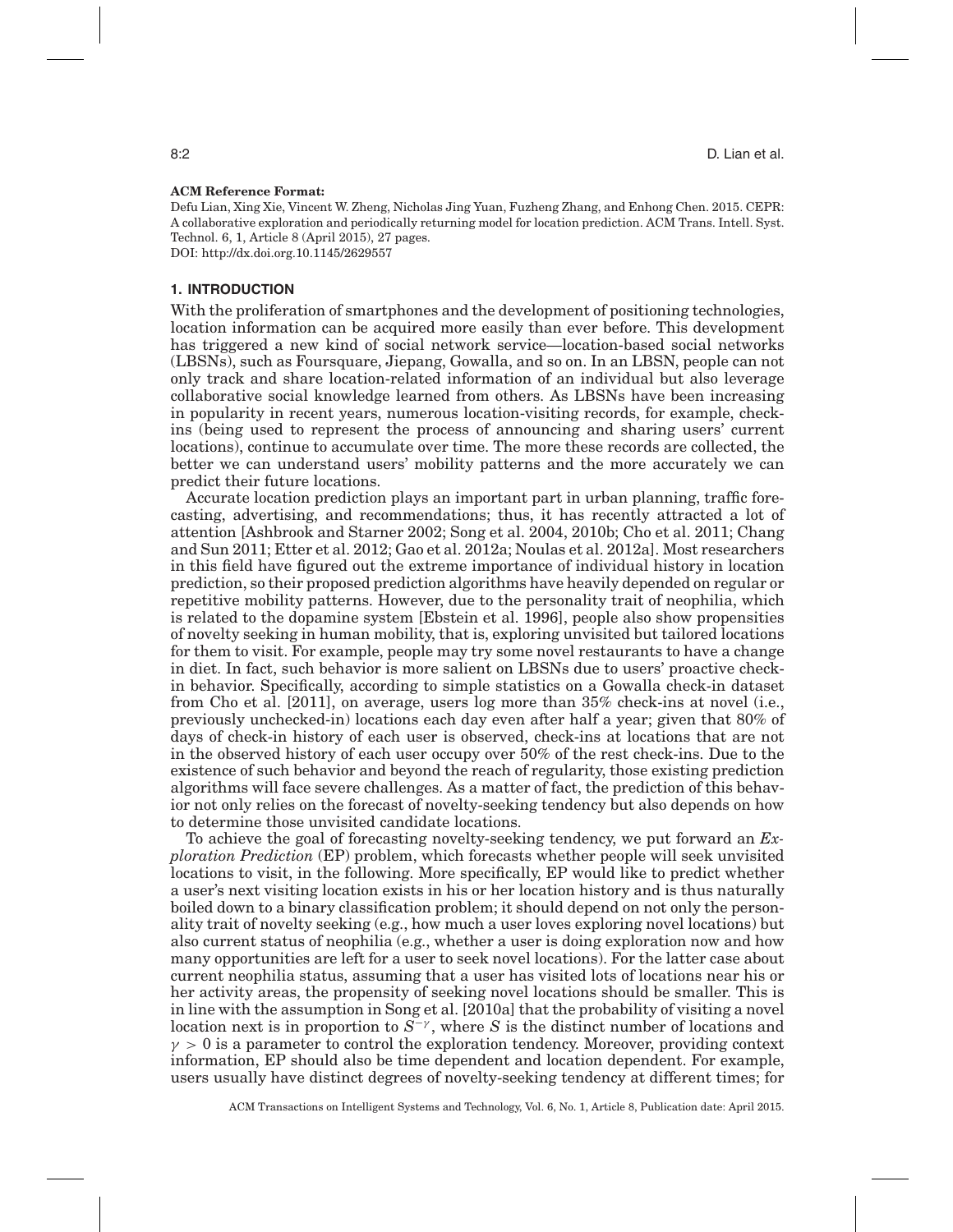example, users may prefer to explore during weekends. If a user has arrived in an unfamiliar location (e.g., city), his or her propensity of novelty seeking will increase. In order to deeply understand this problem and differentiate the contribution of these factors, we conduct case studies on check-ins from location-based social networks and evaluate it on two large-scale check-in datasets with 6M and 36M check-ins, respectively. The results show that EP can achieve around a 20% classification error rate on both datasets and greatly outperform a MostFrequent classifier, which makes an Exploration Prediction according to the frequency of individual novelty seeking, with a 42% and 49% error rate on Gowalla and Jiepang, respectively.

Another goal to cope with novelty seeking in prediction is finding those unvisited candidate locations. Someone may consider that people usually explore popular locations, so it may be good to aggregate all users' history to get a popularity-based model. However, its contribution in finding novel candidates is small compared to other factors in novel location prediction [Noulas et al. [2012b;](#page-26-4) Gao et al. [2012b\]](#page-25-6) or location recommendation [Zheng et al. [2010a,](#page-26-5) [2010b,](#page-26-6) [2011;](#page-26-7) Ye et al. [2011;](#page-26-8) Cheng et al. [2012\]](#page-25-7) due to lack of personalization. In this case, another one may wonder, why not directly apply recommendation techniques for location prediction, no matter whether the next one is novel or not, similar to Lian et al. [\[2013\]](#page-25-8)? Unfortunately, these solutions don't work well, because, according to our observations, most of the existing location recommendation algorithms tend to find unvisited but tailored locations for users, and it is difficult for them to capture regularity in human mobility. If we design new recommendation algorithms to model regularity directly, their capacity of finding novel and suitable locations for users becomes weaker, since not only may these models not well estimate the similarity between users due to the scarcity of mobility data, but also the recommending locations for users are dominated by the regular ones of their similar users. The latter reason will greatly affect location recommendation. For example, if a user *A* regularly travels between her residence and workplace and occasionally goes to restaurants *x* and *y*, and another user *B*also regularly goes back and forth between her own residence and workplace (different from user *A*) and has been to restaurants *x* and *z* at times, the collaborative filtering algorithms taking regularity into consideration tend to recommend the residence and workplace of user *B* rather than restaurant *z* to user *A*, which may be difficult to accept for the user *A*.

To this end, we propose a *Collaborative Exploration and Periodically Returning* model (CEPR) based on the Exploration Prediction problem to jointly make the best use of both recommendation models and prediction models. When people are predicted to do exploration, the state-of-the-art recommendation algorithm [Ye et al. [2011;](#page-26-8) Noulas et al. [2012b\]](#page-26-4), armed with collaborative social knowledge and assisted by geographical influence, will be applied for seeking suitable candidates; otherwise, a traditional prediction algorithm, which incorporates both regularity and a Markov model, will be put into use for figuring out the most possible locations to visit. When EP outputs an exploration tendency instead of fully accurate prediction results, their outputs can be *interpolated* together.

We perform the case studies of the CEPR model on check-ins. However, we note that in the state-of-the-art location recommendation algorithms on check-ins, there exist two drawbacks. First, inferring geographical influence for POIs away from a user's activity areas is unnecessary since their influence is usually small so that it is difficult for them to show up in the user's candidates' list. Second, the integration of collaborative social knowledge (including user preference and social influence) with geographical influence is tuned manually so that it requires much human effort. To address the first flaw, we directly perform two-dimensional kernel density estimation (KDE) to infer geographical influence instead of making an assumption of power law [Ye et al. [2011\]](#page-26-8) or Gaussian Mixture [Cheng et al. [2012\]](#page-25-7) since it also meets Tobler's First Law of Geography [Tobler [1970\]](#page-26-9). And KDE can be completed by a low time/cost influence propagation approach

ACM Transactions on Intelligent Systems and Technology, Vol. 6, No. 1, Article 8, Publication date: April 2015.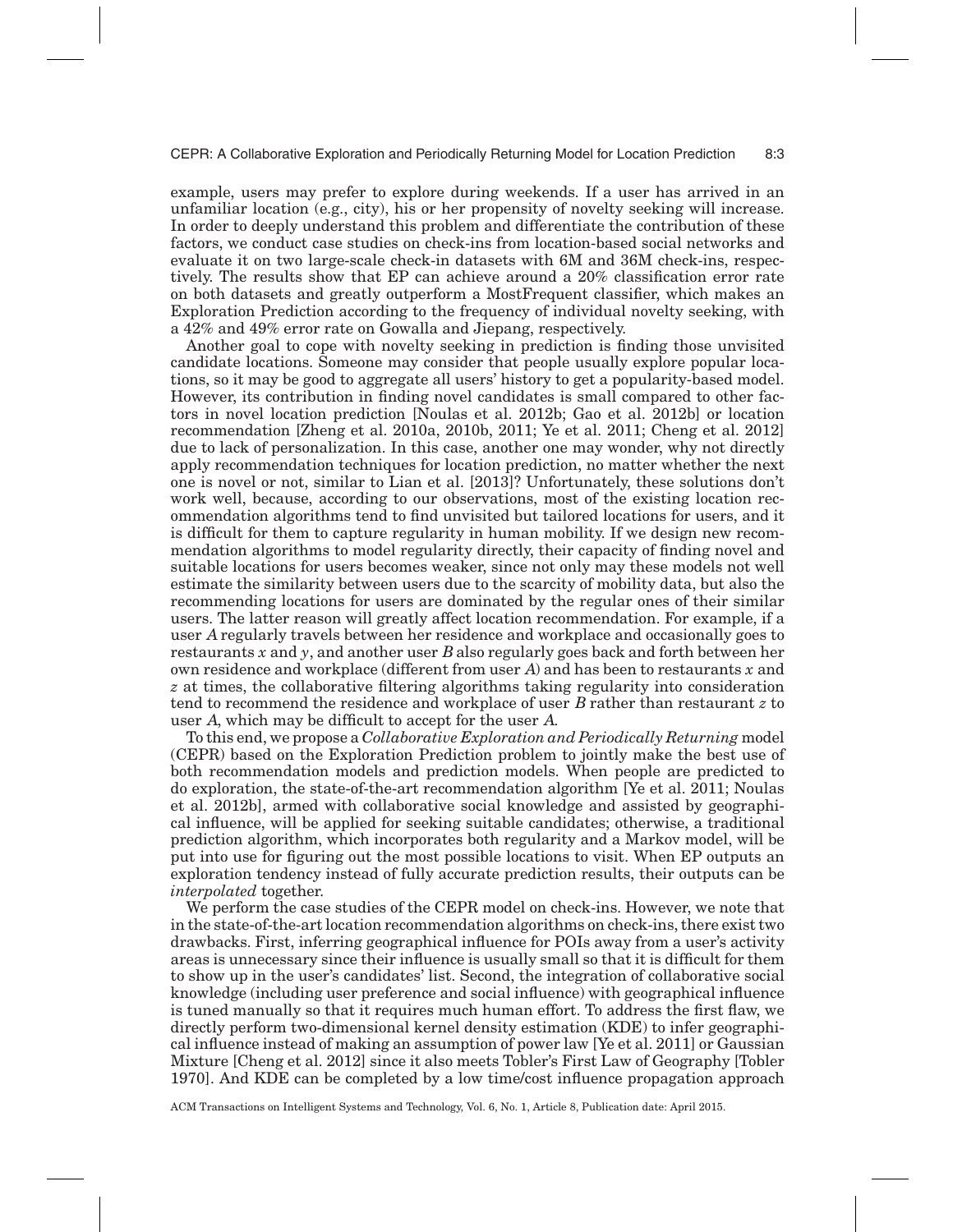under the guarantee of approximating recommendation performance. To overcome the second defect, we leverage a learning-to-rank algorithm [Burges et al. [2005;](#page-25-9) Liu [2009\]](#page-25-10), taking them as input to learn a final representation of scoring function. In addition to figuring out the drawbacks of recommendation algorithms in the CEPR model, we also observe the problems of traditional prediction algorithms stemming from the scarcity of individual check-ins and the large number of each user's visited locations. Therefore, we exploit kernel smoothing techniques on time distribution at a given location to model regularity and leverage the widely used interpolation techniques of a highorder Markov model with the low-order ones in language models to estimate a Markov model. Then, regularity and a Markov model are seamlessly incorporated into a hidden Markov model framework for location prediction when we consider locations of checkins as hidden states and other information as observations. After the study of the CEPR model on check-ins, we perform extensive evaluations on two aforementioned check-in datasets. The experimental results indicate that CEPR can improve prediction performance by as much as 30% compared to the traditional prediction algorithms.

In summary, the contributions of this article are defined by the following points.

- (1) We propose an Exploration Prediction problem, which forecasts whether a user's next visit is an exploration to an unvisited location, and boil it down to a binary classification problem. We further conduct case studies on check-ins and evaluate it on two large-scale check-in datasets with 6M and 36M check-ins, respectively. The results show that EP can achieve around a 20% classification error rate and greatly outperforms the baselines on both datasets.
- (2) We propose a Collaborative Exploration and Periodically Return model based on EP, which integrates location recommendation and prediction algorithms according to the results from Exploration Prediction. We then evaluate it on two aforementioned check-in datasets. The results show that CEPR can be 30% more effective compared to the traditional location prediction algorithms on both datasets.
- (3) To cope with the challenge stemming from the scarcity of individual check-ins and the large number of each user's visited locations, we exploit kernel smoothing techniques on time distribution at a given location to model regularity, and leverage the widely used interpolation techniques of a high-order Markov model with the low-order ones in language models to estimate a Markov model. Both of them are further incorporated into an HMM framework.
- (4) To address the drawbacks of existing check-in location recommendation algorithms, we make several improvements, including reducing the time complexity of computing geographical influence and applying a learning-to-rank algorithm to integrate those important factors.

The rest of this article is organized as follows. We first survey related work in Section [2.](#page-3-0) Since our investigated location-visiting records are check-ins from LBSNs, we then analyze two check-in datasets in Section [3](#page-5-0) to figure out the special characteristics of check-ins. After that, we put forward the Collaborative Exploration and Periodically Returning model based on the Exploration Prediction problem and conduct case studies on check-ins in Section [4,](#page-10-0) where we also present a check-in location recommendation and prediction algorithm. After presenting models, in Section [5,](#page-19-0) we evaluate EP and CEPR on two check-in datasets. Following this, we draw conclusions and discuss future work in Section [6.](#page-24-0)

# **2. RELATED WORK**

<span id="page-3-0"></span>Location prediction has been studied for a long time. In the past, the concentration has been on mining frequent mobility patterns from the GPS trajectories. Ashbrook and Starner [\[2002\]](#page-25-0) presented a system that automatically clustered the GPS data taken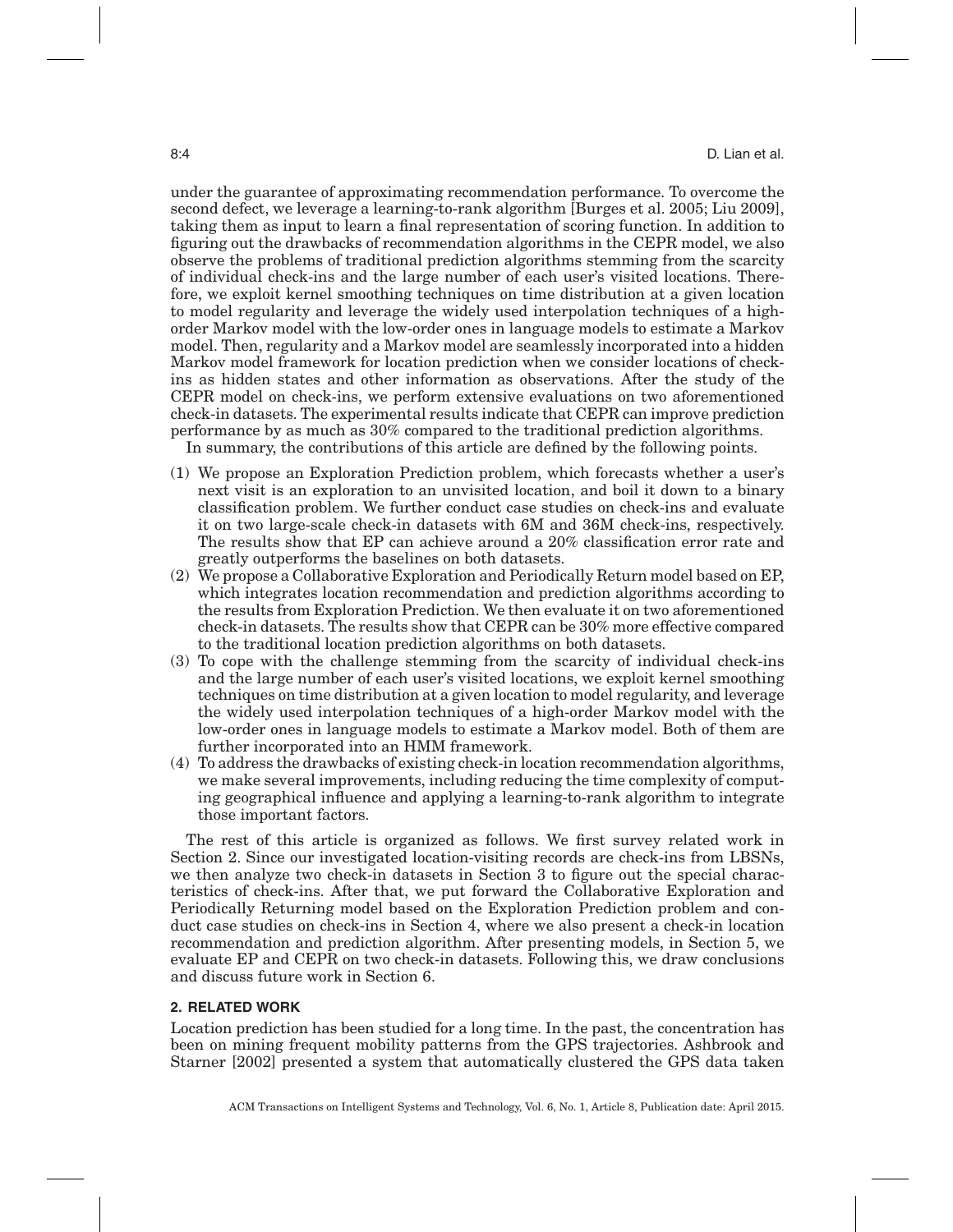over an extended period of time into meaningful locations and incorporated them into a Markov model to predict future movement. Song et al. [\[2004\]](#page-26-0) reported the results of the empirical evaluation of location predictors on WiFi mobility data and concluded that a second-order Markov model performed the best. Monreale et al. [\[2009\]](#page-26-10) built a decision-tree-based prediction system to learn from trajectory patterns and made location predictions by means of finding the best matching path in the tree. Gonzalez et al. [\[2008\]](#page-25-11) analyzed mobile phone data to understand users' individual mobility patterns and demonstrated that human trajectories show a high degree of temporal and spatial regularity. To account for the empirically observed scaling laws in human mobility, Song et al. [\[2010a\]](#page-26-3) introduced two principles similar to CEPR to build a microscopic model for individual human mobility. However, with the aim of predicting most of the pertinent scaling exponents, in this model, people explore novel locations based on the distance distribution between consecutive locations and return to regular locations with probabilities in proportion to the visiting frequency.

In addition to the study of location prediction on mobility trajectories, location-based social networks have recently become a hot topic of research. It has encountered new opportunities and challenges because users' mobility data continues to accumulate over time and more information comes with this. One of them is the introduction of social networks so that users' mobility may be directly or indirectly influenced by their friends. Therefore, there is much work to be done on mobility modeling with the presence of social relationships. For example, Cho et al. [\[2011\]](#page-25-1) proposed a periodical and social-based model to predict the next location and concluded a small but significant effect of social relationships. Gao et al. [\[2012a,](#page-25-4) [2013\]](#page-25-12) first built a Hierarchical Pitman-Yor (HPY) process model for each user to capture the long-range dependence among locations while at the same time of producing the power law distribution of check-in frequency, which resembles the observations in the check-in behavior [Cheng et al. [2011;](#page-25-13) Gao et al. [2012a\]](#page-25-4). They also took social relationships into account to build a hybrid model so as to integrate the prediction of users' self with friends and also discovered a small impact of social relationships on location prediction. Sadilek et al. [\[2012\]](#page-26-11) proposed a Dynamic Bayesian Network model to predict users' future locations based on their friends' with the presence of temporal information. Noulas et al. [\[2012a\]](#page-26-2) and Chang and Sun [\[2011\]](#page-25-2) built a prediction model using feature engineering and took into consideration plenty of features, including location popularity, users' self and friends' preference, topics and categories of locations, and so on. Nevertheless, the major discovery from their experiments is still the importance of users' preferences. This is because users often return to previously visited locations, in particular after a certain period of the service usage [Cheng et al. [2011\]](#page-25-13). Although location prediction on LBSNs has exploited the influence of friends, which can come from human collective behaviors (e.g., having dinner with friends) or the word-of-mouth recommendation from them, it doesn't fully explore the collaborative social knowledge. For example, it should at least include the knowledge from users sharing similar mobility patterns. Therefore, the proposed CEPR model is different from these existing approaches. It not only tries to fully capture collaborative social knowledge based on recommendation techniques but also makes better use of the individual power of regularity and recommendation based on Exploration Prediction so that it prevents regularity (individual preference) from always playing a dominating part in location prediction.

To fully exploit the collaborative social knowledge, many researchers took out location exploration history and concentrate on the prediction on them. Since this task cannot be finished by traditional prediction algorithms, it usually resorts to recommendation techniques. Ye et al. [\[2011\]](#page-26-8), Gao et al. [\[2012b\]](#page-25-6), and Noulas et al. [\[2012b\]](#page-26-4) employed collaborative filtering models, leveraging the similarity between users on mobility patterns and social relationships, for POI recommendations. Yang et al. [\[2013\]](#page-26-12) and Liu and

ACM Transactions on Intelligent Systems and Technology, Vol. 6, No. 1, Article 8, Publication date: April 2015.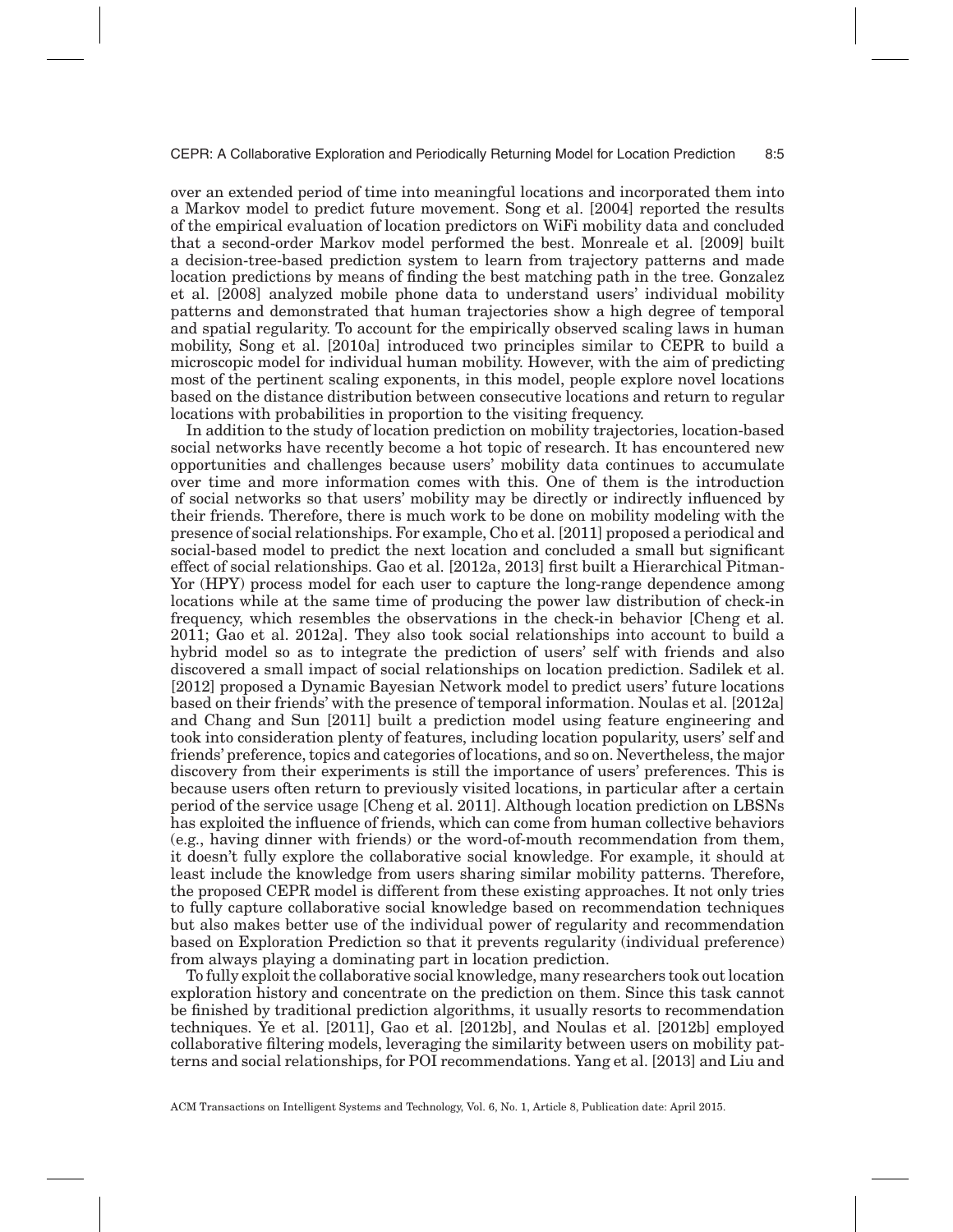Xiong [\[2013\]](#page-25-14) enhanced POI recommendation with textual information, such as tips and categories, of POIs. In addition to leveraging the extra information for alleviating the data scarcity problem, Zhang et al. [\[2013\]](#page-26-13) proposed localized matrix factorization for recommendation based on matrix block diagonal forms. And of note is Ye et al. [\[2011\]](#page-26-8), who exploited geographical influence for location recommendation by assuming the power law distribution of distance between pairs of locations. Hence, the POIs nearer to users' previous check-ins are ranked higher. However, according to Cheng et al. [\[2012\]](#page-25-7), the approach for modeling geographical influence may ignore the multimodal nature of users' locations. Therefore, Cheng et al. addressed this problem by explicitly modeling multimodal characteristics. Unlike these existing works, we conduct a twodimensional kernel density estimation directly, instead of making any assumptions on the spatial distribution. Moreover, based on an influence propagation scheme, we greatly reduce the time complexity of inferring geographical influence. Another difference from these existing approaches is that we apply learning-to-rank techniques to integrate different factors without much human effort for parameter tunings.

Besides the traditional prediction algorithm and the recommendation algorithm, Exploration Prediction is also a core component of the proposed CEPR model. This problem is related to the widely studied novelty and serendipity in the recommendation field [Hurley and Zhang [2011;](#page-25-15) Vargas and Castells [2011;](#page-26-14) Ge et al. [2010\]](#page-25-16). In this work, the designed algorithms attempted to help people discover unusual or unexpected items. Thus, these concepts are different from ours since novel locations in our case are defined as previously unvisited (maybe not unusual) w.r.t a certain user. Moreover, Exploration Prediction forecasts whether a user will visit a novel location or not instead of finding such a novel location. The discovery of novel locations is achieved by the recommendation algorithms. In this way, the recommendation algorithms addressing the novelty or serendipity of items may also serve well for the proposed algorithm. Also, a similar problem to Exploration Prediction has been studied in Song et al. [\[2010a\]](#page-26-3) and Szell et al. [\[2012\]](#page-26-15). In the former one, the probability of exploration was assumed to depend on the number of each user's visited locations, while in the latter one, the exploration probability was simply supposed invariant. Additionally, Exploration Prediction is also related to detecting the deviations from routines [McInerney et al. [2013a\]](#page-25-17), where the author studied how to predict future deviations from routines (including the visit to novel locations and the visit to familiar locations at unusual times) based on time and the immediately preceding state (deviated or not). Our work is different from this existing work in the following ways. First, our work doesn't target the visit to regular locations at unusual times but the visit to novel locations. Second, it assumes that exploration probability is not only different from person to person but also changed over time. Third, it is boiled down to a binary classification problem and thus any features can be easily incorporated. Last but not least, to the best of our knowledge, it is the first time to be applied for connecting location prediction and location recommendation.

#### **3. CHECK-IN DATA ANALYSIS**

<span id="page-5-0"></span>Since both CEPR and EP are studied on check-ins in this article, we will consider check-ins as location-visiting records and describe the EP problem and the CEPR model using check-ins. Actually, these descriptions can be easily generalized to other types of location-visiting records. Before describing them in detail, we need to perform data analysis on check-ins (1) to understand the existence of regularity and historical dependence in check-in behavior since both of them will be incorporated into our prediction algorithms—however, because the latter one has been carefully studied in Wang and Huberman [\[2012\]](#page-26-16), it will not be discussed more here; (2) to see whether novelty seeking is ubiquitous in check-in behaviors or not so as to confirm the need for leveraging collaborative filtering for prediction; and (3) to get clarification about some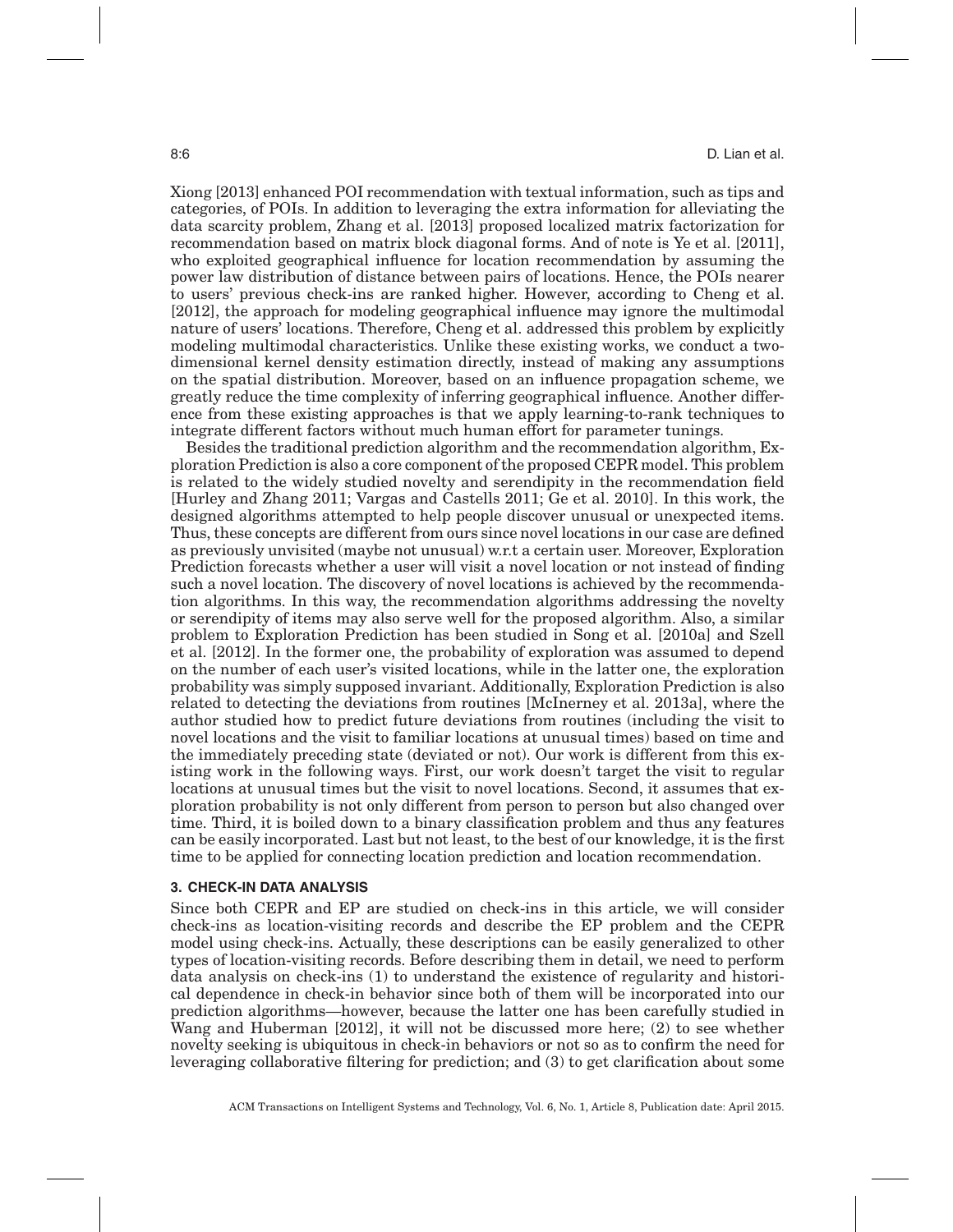defects of directly applying location recommendation for prediction in order to motivate us to model exploration behaviors and regular behaviors separately. Moreover, since the spatial and temporal characteristics of consecutive check-ins would be useful for the EP problem and recommendation and prediction algorithms, we also perform the spatial-temporal analysis on check-ins. This analysis is conducted on the following two check-in datasets.

One of them is from Jiepang, $<sup>1</sup>$  which is a Chinese location-based social network sim-</sup> ilar to Foursquare. For the sake of protecting privacy, on both Jiepang and Foursquare, users' historical check-ins are not publicly available. Thus, we cannot directly obtain users' check-ins from these LBSNs. However, users may share their check-ins as tweets on other social networking platforms, such as Weibo and Twitter. For example, Jiepang check-ins are synchronized on Weibo as a particular type of tweet (called location tweets), and Foursquare check-ins are shared on Twitter as normal tweets. Thus, these check-ins can be crawled from these social networking platforms via their open APIs. Some check-in datasets were also crawled in this way [Noulas et al. [2012a;](#page-26-2) Gao et al. [2012a\]](#page-25-4). We crawled 36,143,085 Jiepang check-ins at 1,000,457 POIs from 454,375 users via the Weibo API from March 2011 to March 2013, where each user has 80 check-ins and checks in at 47 POIs on average. If we distribute these check-ins into their date, we find that each user only makes 1.5 check-ins each day on average. If we distribute these POIs into  $3km^2$  regions, each region owns 13 POIs on average and up to 13,068 POIs in the maximal case. For the sake of studying the effect of friendship on location recommendation, we also crawled bilateral friends on Weibo for each user and obtained 3,915,650 social links in total.

The other one, used in Cho et al. [\[2011\]](#page-25-1) and crawled from Gowalla<sup>2</sup> from February 2009 to October 2010, contains 6,423,854 check-ins at 1,280,969 POIs from 107,092 users, where each user has 60 check-ins and checks in at 37 POIs on average. If we distribute these check-ins into their date, we find that each user only makes 2.1 checkins each day on average. If we distribute these POIs into 3km2 regions, each region owns seven POIs on average and up to 3,940 POIs in the maximal case. This dataset also has 950,327 bidirectional links in companion.

Since EP and the location prediction model of users with a few check-ins are not well trained, we empirically remove users who have fewer than 50 check-ins. As a result, 144,053 users are kept and 887,736 links remain among them on the Jiepang dataset, while on the Gowalla dataset, there are 27,693 users left behind and 111,271 social links remain among them.

Additionally, our subsequent analysis depends on some terms, which need to be defined first. Assume that there are *M* users in the set *U* and *N* locations in the set *P*. Each check-in *c* is defined as a triple  $\langle u, t, p \rangle$  representing a user  $u \in U$  who claims that he or she has visited a location  $p \in P$  at time *t*. We then use  $f_{u,p}$  to record check-in frequency and  $b_{u,p}$  to memorize the fact that the user *u* has checked in at the location *p*. The check-in history of the user *u* is represented as  $C_u$ , and  $C_u^t \subset C_u$  is the check-in history before time *t*, that is,  $C_u^t = \{c \in \overline{C}_u | c.t < t\}$ .  $P_u^t$  represents the set of locations  $\int u \, dv$ , that is,  $P_u^t = \{ p \in P | \exists c \in C_u^t, c.p = p \}.$  Based on these notations, we next define novel and regular locations.

*Definition* 3.1 *(Novel Location).* A location  $p \in P$  is *novel* with respect to a user *u* at time *t* if it is subject to  $p \notin P_u^t$ . In other words, *novel* locations with respect to a user at a timestamp are the locations where he or she has never checked in before this timestamp.

<span id="page-6-0"></span>[1www.jiepang.com.](file:www.jiepang.com)

<span id="page-6-1"></span><sup>&</sup>lt;sup>2</sup>It was acquired by Facebook in 2011.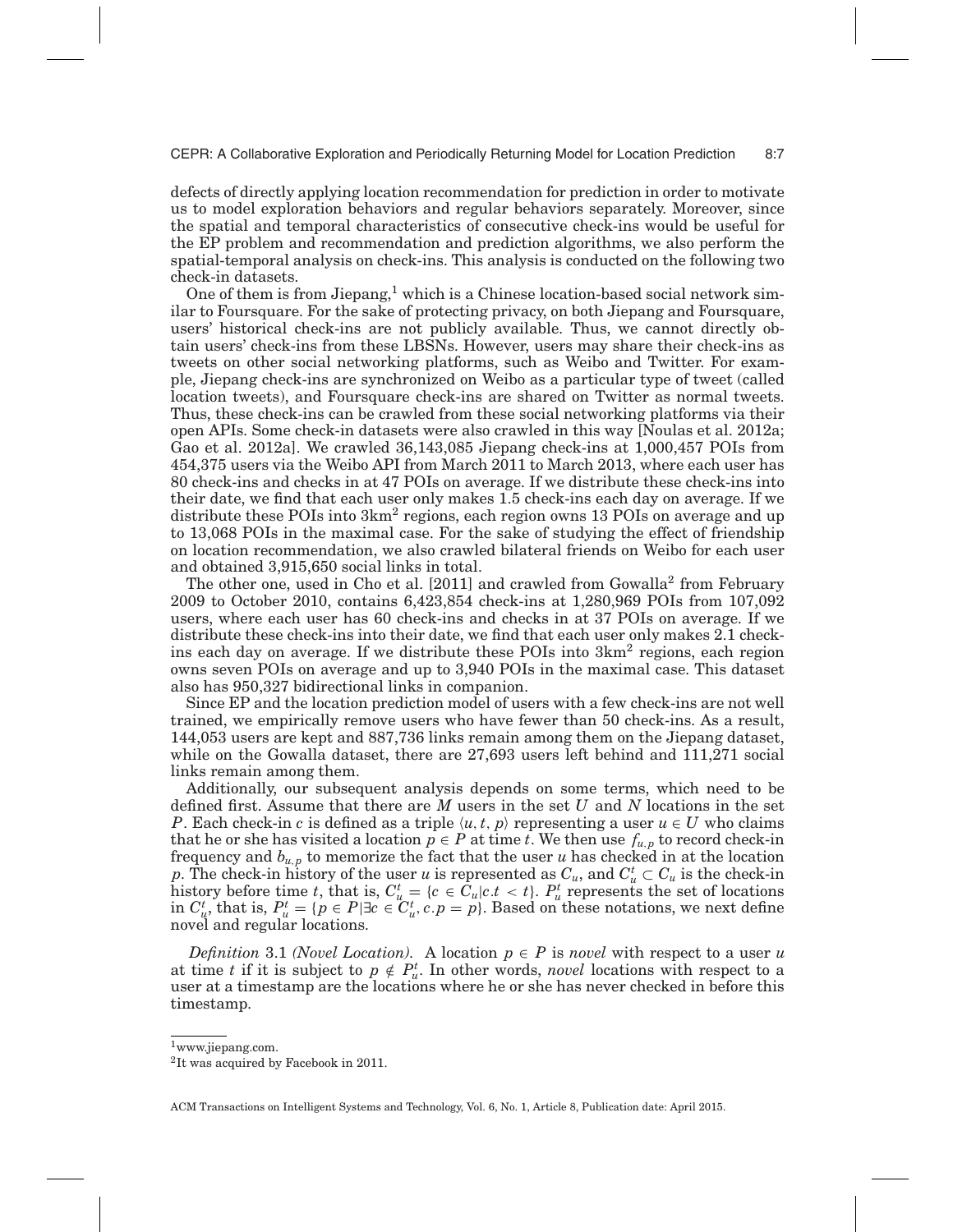<span id="page-7-0"></span>

Fig. 1. (a) Returning probability. (b) The ratio of novel check-ins to all check-ins given the number of days of check-in history observed. (c) and (d) Recommendation performance on Gowalla and Jiepang, where each entry denotes the used similarity metric (before "-") and score function: "01," "Freq," and "TFIDF" are binary vectors, frequency vectors, and TF-IDF vectors to represent users, respectively.

Similar to the definition of *novel* locations, we can also define *regular* locations for a user as those that have been checked in before by him or her. Then we can determine the location of each check-in as novel or not. In particular, for any checkin  $c \in C_u$  of the user *u*, its location *c*.*p* is *novel* at time *c*.*t* if  $c \cdot p \notin P_u^{ct}$  and *regular* otherwise. The corresponding check-ins are also classified into *novel* or *regular*. Given these notations and terms, in the following, we will present data analysis on those two check-in datasets.

#### **3.1. Regularity**

By compiling simple statistics on individual check-in frequency at locations, we find that most locations are checked in to only a few times, while several locations are checked in to multiple times. In other words, a majority of check-ins are logged at a small number of locations [Gao et al. [2012a\]](#page-25-4). In order to investigate the potential regularity underlying the small number of repetitive check-ins, we consider the returning probability [Gonzalez et al. [2008\]](#page-25-11) of each user, defined as the probability that a user will recheck in at a POI *t* hours after his or her first check-in at the POI. The returning probability on both datasets is plotted in Figure  $1(a)$ , where this quantity is characterized by peaks of each day, capturing a strong tendency to recheck in daily at *regular* locations. It thus confirms the existence of regularity so that it will be effective to introduce it into the prediction model. Moreover, although similar trends are manifested on both datasets, there are subtle differences in the strength of regularity, implying the difference of the prediction performance based on regularity (can be validated by our later experiments). In particular, after half a day, the curve of Gowalla is above Jiepang, indicating that the regularity on Gowalla is stronger than on Jiepang so that the prediction performance of regularity on Gowalla should be higher than on Jiepang. However, on Jiepang, a significant peak appears around the first hour, which indicates that users often repeat check-ins at the same POIs within a short time.

# **3.2. Check-ins at Novel Locations**

It is already shown that check-ins exhibit a certain degree of regularity. However, compared to cell tower traces [Gonzalez et al. [2008\]](#page-25-11), the extent of regularity on check-in traces is much smaller. For the sake of studying the potential reasons, we investigate the possibility of checking in at *novel* locations and measure it using a *novel ratio*, which is defined as the ratio of *novel* check-ins to the total number of check-in before a timestamp *t*. The trend of how the novel ratio varies with *t* is shown in Figure [1\(](#page-7-0)b). At the beginning of check-in service usage, almost all check-ins are *novel*. As time goes by, the ratio of *novel* check-ins to all check-ins decreases since users will follow their past behavior to check in at *regular* locations, but the declining speed of the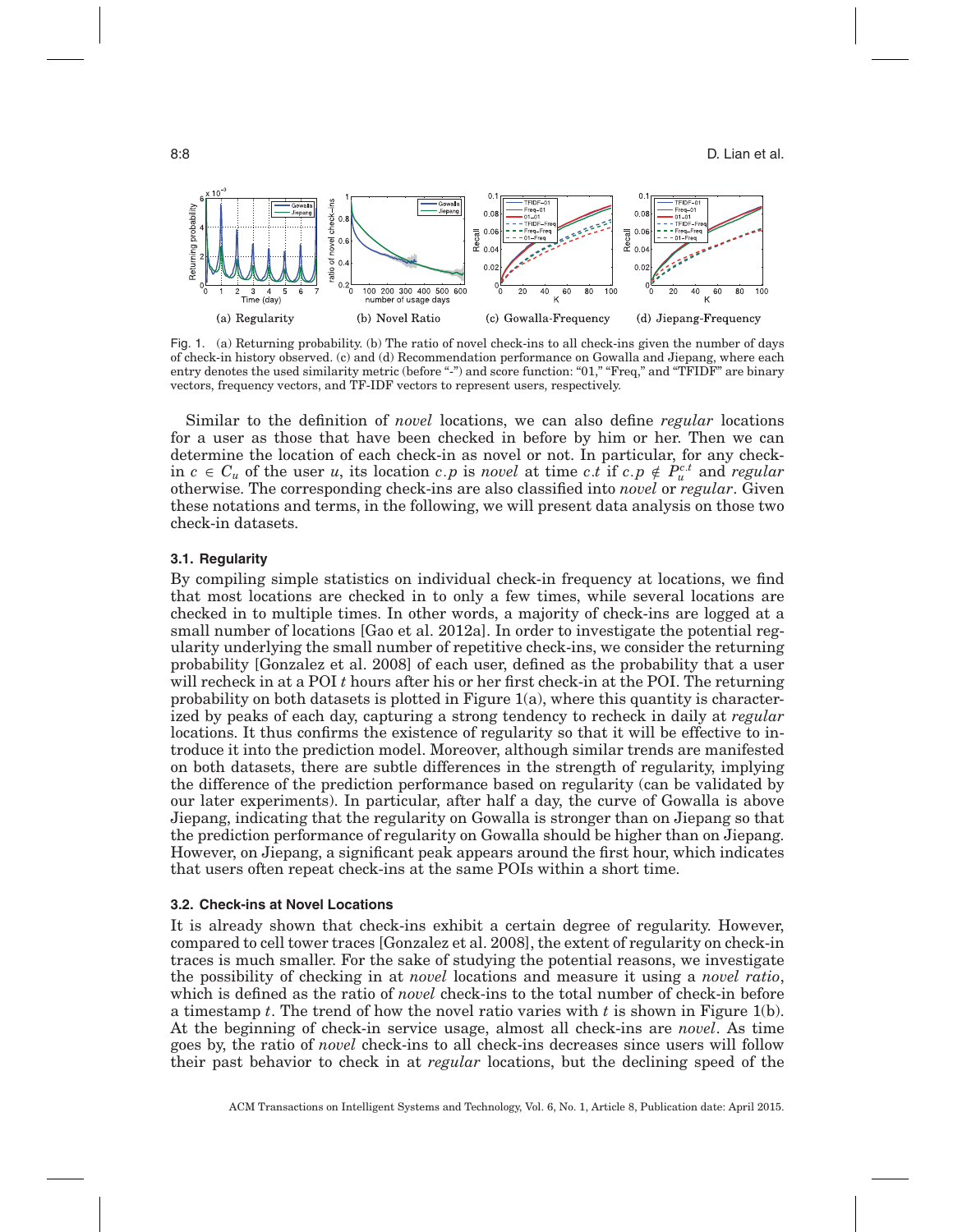novel ratio slows down gradually so that it still remains higher than 40% within 1 year on both datasets. However, the declining speed on Gowalla is much larger than on Jiepang, which means that after a period of time (e.g., 3 months), users on Jiepang are still more likely to try check-ins at novel locations, while users on Gowalla are more inclined to follow their past behaviors. Therefore, comparing these two datasets, it seems that users on Gowalla can be more accurately predicted by their own check-in history (i.e., regularity). This conclusion can be validated in the experimental results presented later. Although there are differences in the declining speed of the novel ratio on two datasets, there is an intersection around the first year of check-in service usage, which indicates that after 1 year of usage, the probability of seeking novel locations on both datasets is close to each other. After this intersection, the novel ratio on Jiepang decreases further but still remains above 25%. Such a significant portion of *novel* checkins poses great challenges to traditional location prediction since they mainly rely on each user's repetitive check-in behavior.

### **3.3. Effect of Frequency on Location Recommendation and Prediction**

To solve the problem stemming from numerous check-ins at novel locations, someone may put forward aggregating all users' history to get a popularity-based model since he or she considers that people usually explore popular locations. However, due to lack of personalization, its contribution in finding the novel candidates is small compared to other factors. Another one may propose to leverage a general collaborative filtering framework (e.g., the sequential collaborative filtering proposed in Lian et al. [\[2013\]](#page-25-8)) for location prediction, no matter whether the next one is novel or not. However, according to our observation, these solutions don't work well, because we note that most of the existing location recommendation algorithms tend to find unvisited but tailored locations for users and it is difficult for them to capture regularity in human mobility. Inversely, if new recommendation algorithms are designed to model regularity directly, their capacity for finding novel and suitable locations for users becomes weaker, because these models may not well estimate the similarity between users due to the scarcity of mobility data, and the recommending locations for users will be dominated by the regular ones of their similar users. The latter reason will greatly affect location recommendation. For example, assuming that user *A* and *B* regularly visit their distinct residences and workplaces and that *A* has also been to two restaurants *x* and *y* occasionally while *B* has been to restaurants *x* and *z* at times, the recommending algorithms capturing regularity tend to recommend the residence and workplace of user *B* rather than the restaurant *z* to user *A*, which may be difficult to accept for user *A*.

To be more specific, we build a recommendation model, trying to capture regularity. Assume the regularity is characterized by individual check-in frequency  $f_{u,i}$  since it has played an important part in traditional prediction algorithms [Gao et al. [2012a;](#page-25-4) Noulas et al. [2012a;](#page-26-2) Cheng et al. [2011\]](#page-25-13). Based on this regularity, the similarity  $s_{u,v}$ between user *u* and v can be easily measured by, for example, cosine similarity. Then, a traditional scoring function  $r_{u,i}$  of user *u* due to collaborative social knowledge is represented as

$$
r_{u,i} = \sum_{v \neq u} s_{u,v} f_{v,i}.\tag{1}
$$

Actually, such scoring functions for leveraging collaborative social knowledge has also been used in Gao et al. [\[2012a\]](#page-25-4) and Noulas et al. [\[2012b\]](#page-26-4). In order to see its recommendation performance, we split the check-in history into a train  $(70%)$  and test part  $(30%)$ in chronological order and measure the performance as *Recall*, which indicates what percentage of novel locations in the test part is discovered. For the sake of checking the effect of modeling regularity on recommendation, we compare this model with a

ACM Transactions on Intelligent Systems and Technology, Vol. 6, No. 1, Article 8, Publication date: April 2015.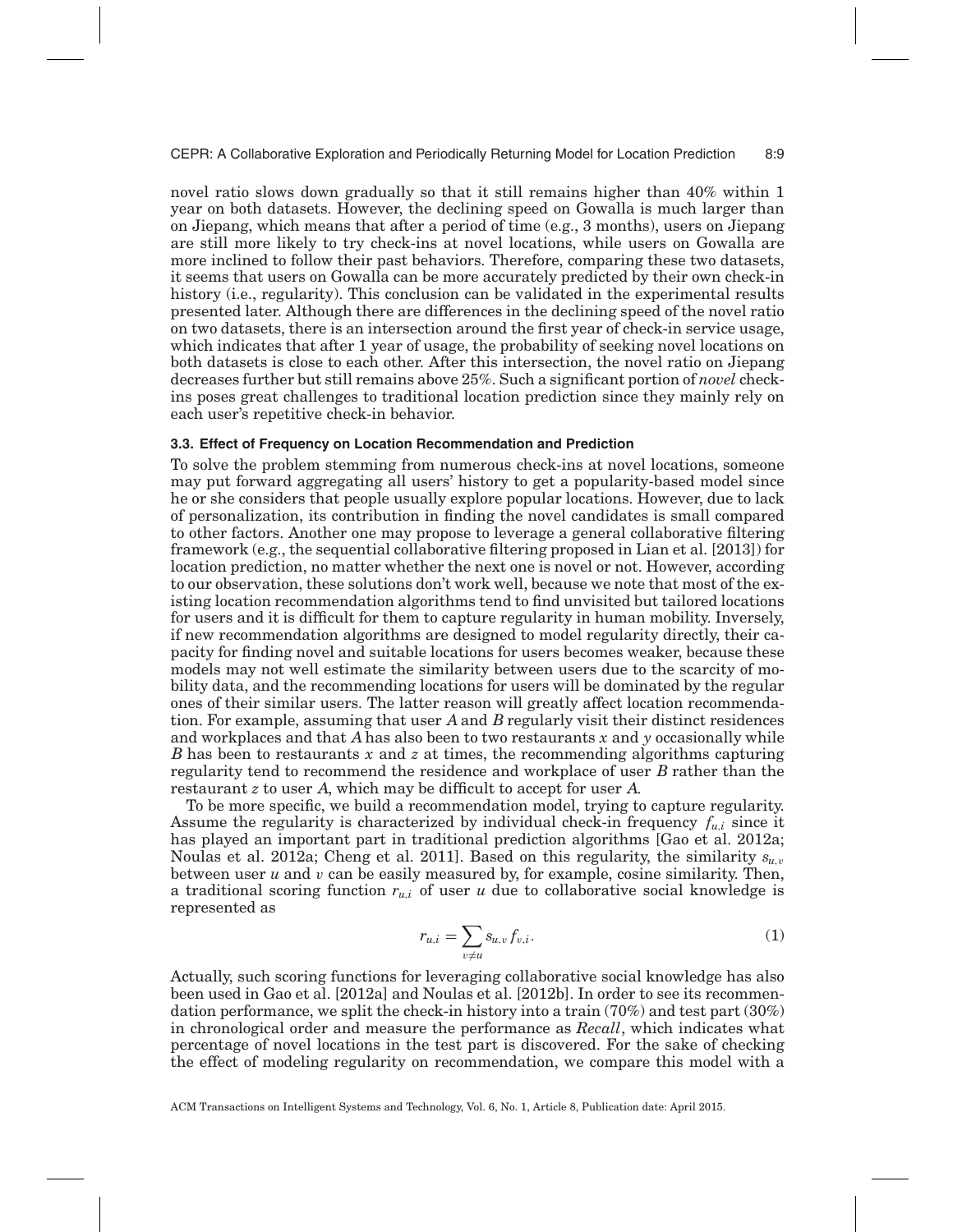8:10 D. Lian et al.

<span id="page-9-0"></span>

Fig. 2. (a) and (b) Complementary cumulative distribution function (CCDF) of distance between consecutive check-ins on Gowalla and Jiepang, respectively, where Novel-Regular means that the current location is novel while the next one is regular. (c) and (d) CCDF of corresponding time interval.

similar one in Ye et al. [\[2011\]](#page-26-8), which ignores users' regularity but only memorizes whether users have been to these locations, that is, using  $b_{\mu,i}$  instead of  $f_{\mu,i}$  in Equation (1). The results of comparison are shown in Figures [1\(](#page-7-0)c) and [1\(](#page-7-0)d), where the former model is indicated by a suffix "freq" while the latter one is indicated by a suffix "01." Moreover, to investigate the effect of regularity modeling on measuring similarity, we compare the aforementioned similarity metric (with prefix "Freq-") with another two measures. One is related to the number of commonly visited locations (with prefix "01-"), and the other is cosine similarity on penalized frequency by inverse user frequency (with prefix "TFIDF-"), similar to cosine similarity between documents based on TF-IDF. From these two figures, it is easily observed that the recommendation model encoding regularity doesn't work as well as the other one, using any similarity measure. Moreover, on the "01" recommendation model, the similarity measure defined based on regularity is also not as good as the other two, though their gap is not large. One possible reason for their small gap is that users check in at a small number of locations so that the density of the user–POI matrix is low [Ye et al. [2011\]](#page-26-8). Thus, based on these two observations, we see that the recommendation algorithm modeling regularity directly cannot achieve the best performance of recommendation. To this end, we build the location recommendation and prediction model separately and integrate them via Exploration Prediction in the Collaborative Exploration and Periodically Returning model.

#### **3.4. Spatiotemporal Characteristics**

After motivating the need to model novel and regular location prediction separately, we further analyze the characteristics of check-ins in this situation from the spatiotemporal perspectives, with the aim of understanding their effect on location recommendation and prediction as well as Exploration Prediction.

From the spatial perspective, since the distribution of distance between consecutive check-ins has been studied for filtering distant locations for recommendation and prediction [Noulas et al. [2012a;](#page-26-2) Cho et al. [2011;](#page-25-1) Ye et al. [2011\]](#page-26-8), we are also interested in them, but we will distinguish novel locations from regular ones. Thus, we plot the complementary cumulative distribution function (CCDF) of this distribution in Figures [2\(](#page-9-0)a) and [2\(](#page-9-0)b). From them, several interesting observations can be made. First, most check-ins (over 80%) are within 10 kilometers from the immediately preceding locations. Hence, when recommending or predicting the next location, the candidate locations can be restricted to within 10 kilometers from previous ones. Second, when we already know that users have checked in at regular locations, the next regular locations are nearer to them than the next novel locations on both datasets. Based on a hypothesis testing–unpaired two-sample t-test, such an observation is significant. It not only shows that in order to explore nearby locations users are willing to take the cost of distance and visit farther locations but also indicates that users frequently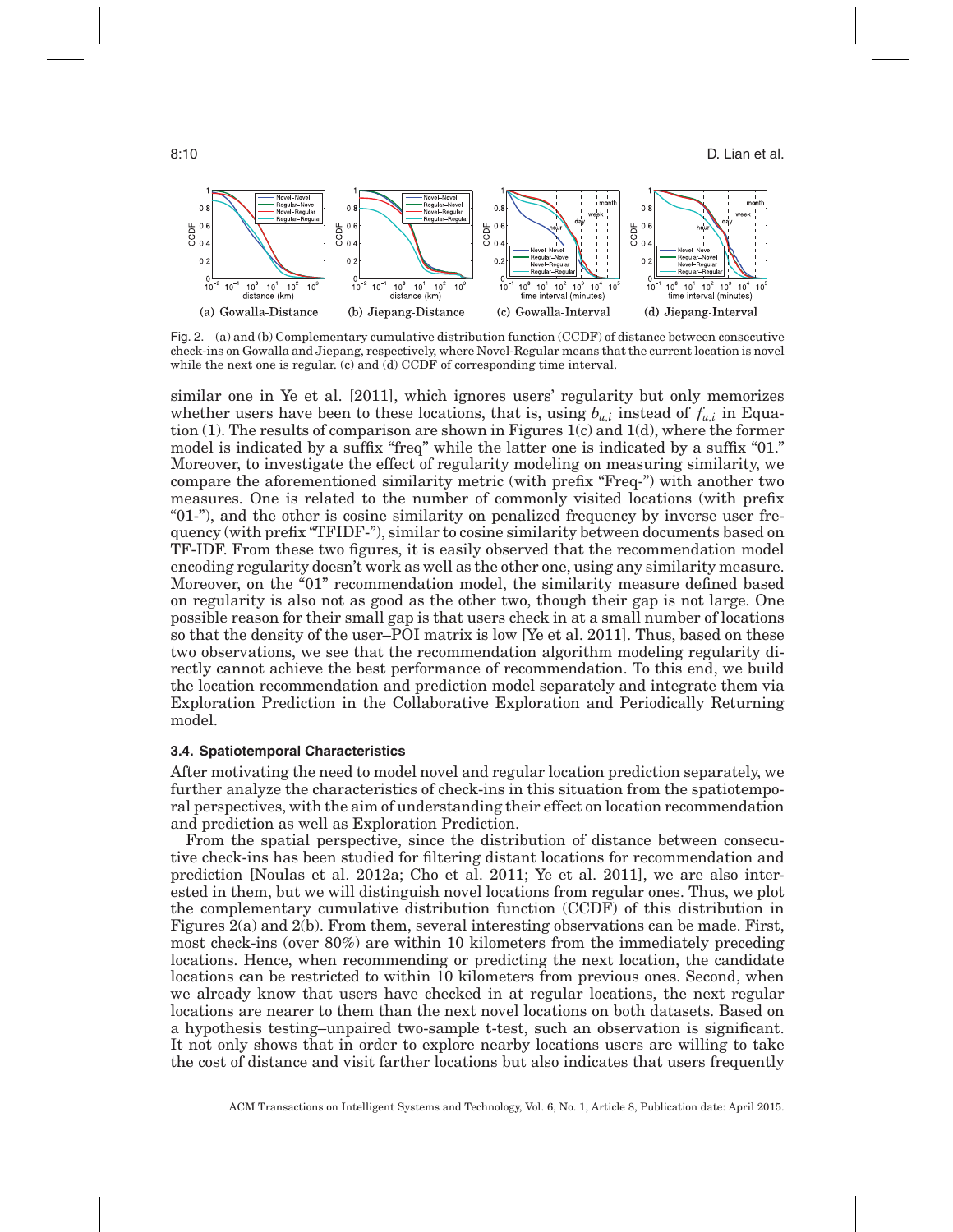<span id="page-10-1"></span>

Fig. 3. (a) A typical scenario for next check-in location prediction. After three successive check-ins (tree icons) of a user (head icon), we predict his or her next check-in location. (b) The framework for exploiting Exploration Prediction to combine location prediction and location recommendation.

explore the neighborhood of their familiar locations. Finally, when previous locations are novel, CCDF exhibits distinct trends on both datasets. On the Gowalla dataset, users are more willing to explore continuously. In other words, the distance between consecutive novel check-ins is smaller than the distance from novel check-ins to regular locations, and this relationship is significant according to an unpaired two-sample t-test. This means that when a user has visited a new attraction, he or she may also try a nearby restaurant. However, on the Jiepang dataset, we don't observe such a trend. Based on this analysis, we can see that the distance between consecutive locations has a different effect on location recommendation and prediction, and that their distribution in these four scenarios has some different points. It also confirms the need to separate novel locations from regular ones. We will further study its effect on recommendation and prediction in later experiments.

From the temporal perspective, similarly, we study the distribution of time interval between consecutive check-ins to see whether there are discrepancies when differentiating novel locations from regular ones. If this is true, its distribution can be used for Exploration Prediction. Its distribution in terms of CCDF is shown in Figures [2\(](#page-9-0)c) and [2\(](#page-9-0)d). From them, we can make the following two observations. First, given that current locations are regular, their time interval to the next regular locations is smaller than the next novel ones, although the gap between them on Jiepang is larger than on Gowalla. When performing an unpaired two-sample t-test, such a relationship is significant. This implies that when a user has visited a regular location, if the time interval is small, this user is less inclined to explore. Second, if current locations are novel, their time interval to the next novel locations is significantly smaller than the next regular ones on Gowalla, while on Jiepang, this difference is not significant according to an unpaired two-sample t-test. It implies that on Gowalla, users will be more likely to check in at novel neighboring locations consecutively in a short time (e.g., hour), in line with the preceding spatial analysis on Gowalla. Therefore, based on this analysis, we can see the benefit of this distribution to Exploration Prediction.

# **4. COLLABORATIVE EXPLORATION AND PERIODICALLY RETURNING MODEL FOR LOCATION PREDICTION**

# <span id="page-10-0"></span>**4.1. Overview**

Our final goal is to predict the next check-in locations for each user, whose typical scenario is shown in Figure [3\(](#page-10-1)a), where the next location of a user (head icon) is going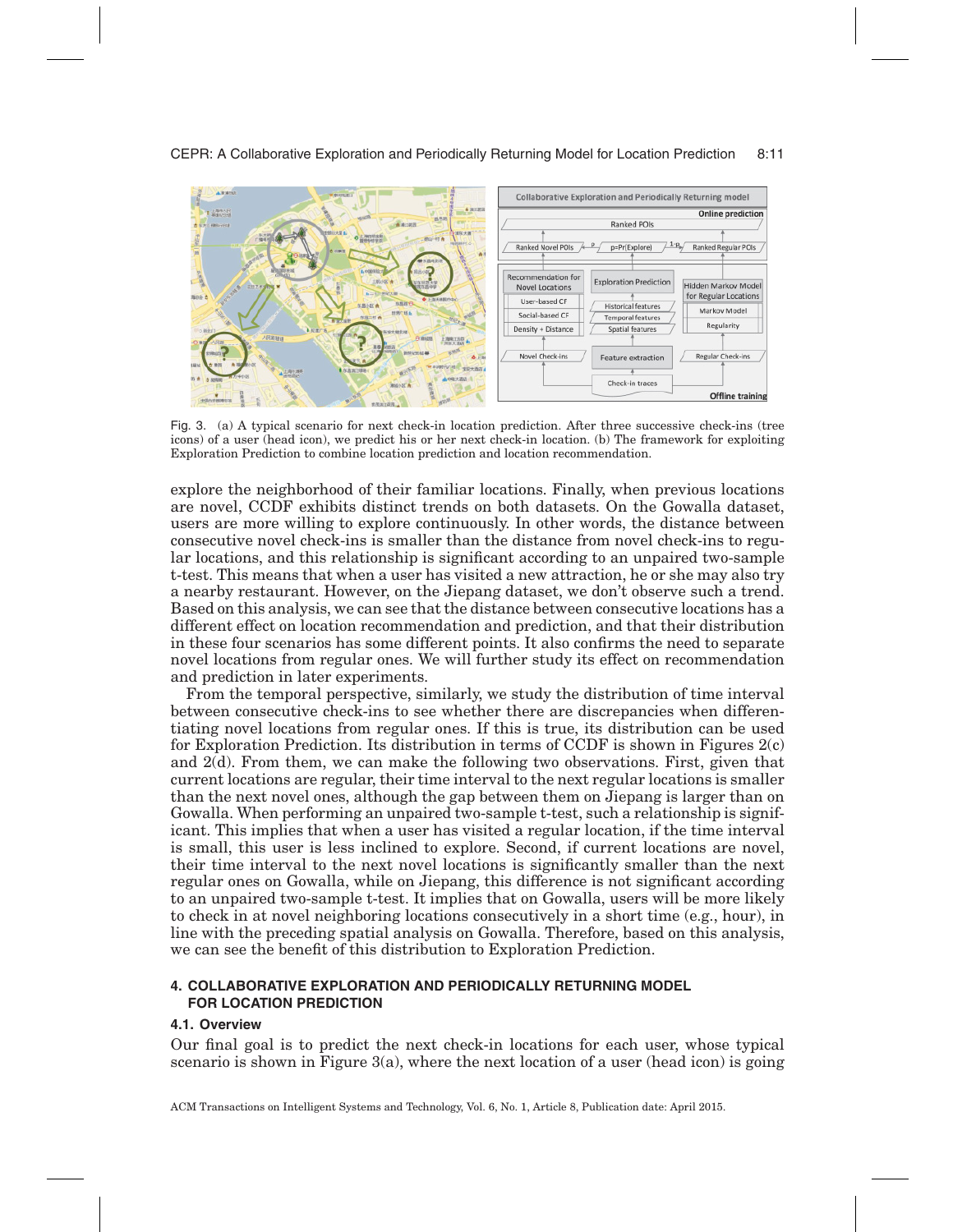to be predicted after he or she has made three successive check-ins (tree icons). In this task, according to our previous analysis, we need to separate the prediction of novel locations from regular locations. In order to jointly make the best use of their individual power, we put forward a CEPR model to alternate between location recommendation and prediction based on an EP problem, illustrated in Figure [3\(](#page-10-1)b). To be more specific, when people are predicted to do exploration  $(Pr(Explore) = 1)$ , a recommendation algorithm, armed with collaborative social knowledge and assisted by geographical influence, will be applied for seeking suitable candidates; otherwise,  $(Pr(Explore) = 0)$ , a traditional prediction algorithm, which incorporates both regularity and a Markov model, will be put into use for figuring out the most possible locations to visit. When EP outputs an exploration tendency  $(Pr(Explore) \in [0, 1])$  instead of fully accurate prediction results  $(Pr(\text{Explore}) \in \{0, 1\})$ , the outputs can be *interpolated* together.

In the following, we first present Exploration Prediction in Section [4.2.](#page-11-0) We then introduce regularity and a Markov model for regular location prediction in Section [4.3](#page-15-0) and build the recommendation model to find novel candidates for each user in Section [4.4.](#page-16-0) Finally, we propose the Collaborative Exploration and Periodically Returning model based on Exploration Prediction to integrate location recommendation with location prediction in Section [4.5.](#page-18-0)

#### **4.2. Exploration Prediction**

<span id="page-11-0"></span>Based on the definition of novel and regular locations, we can formally define Exploration Prediction as follows:

*Definition* 4.1 (*Exploration Prediction*). Given check-in history  $C_u$  of a user *u*, an Exploration Prediction problem with respect to the user *u* predicts whether his or her next check-in location is *novel* or not.

Therefore, when predicting the novelty of the next check-in location, we don't need to know the next check-in location in advance but just determine the next check-in location as *novel* or *regular*. Thus, it is boiled down to a binary classification problem, which takes features as inputs and outputs a classification result (novel or not) or exploration tendency (e.g., a probability of classifying the next location as novel). In the classifiers, we consider three types of features, historical, temporal, and spatial features.

First of all, *historical features* not only summarize the personality trait of novelty seeking (i.e, how much users love check-in) but also reflect users' current status of neophilia, including whether they are doing exploration now and how many opportunities are left in which they can seek novel locations. In the latter case of current neophilia status, assuming that a user has visited lots of locations near his or her activity areas, the propensity of seeking novel locations should be smaller. Second, since time information is often assumed available in location prediction [Gao et al. [2012c;](#page-25-18) Cho et al. [2011;](#page-25-1) Noulas et al. [2012a;](#page-26-2) McInerney et al. [2013b\]](#page-26-17) and users usually have distinct degrees of novelty-seeking tendency at different times, we introduce *temporal features* to consider the effect of this temporal information on Exploration Prediction. For example, users may prefer to do exploration during weekends. Moreover, according to the previous analysis, the time interval from the current check-in to the next one also affects Exploration Prediction and thus is also placed into temporal features. Last but not least, we take spatial features into account for Exploration Prediction because users also exhibit different propensities of novelty seeking at locations with distinct degrees of familiarity. For example, if a user has arrived in an unfamiliar location (e.g., city), his or her propensity for novelty seeking will increase. However, spatial features are usually unavailable in the prediction scenario, but they can be used in the case of location naming [Lian and Xie [2011;](#page-25-19) Shaw et al. [2013\]](#page-26-18) or sensor-augmented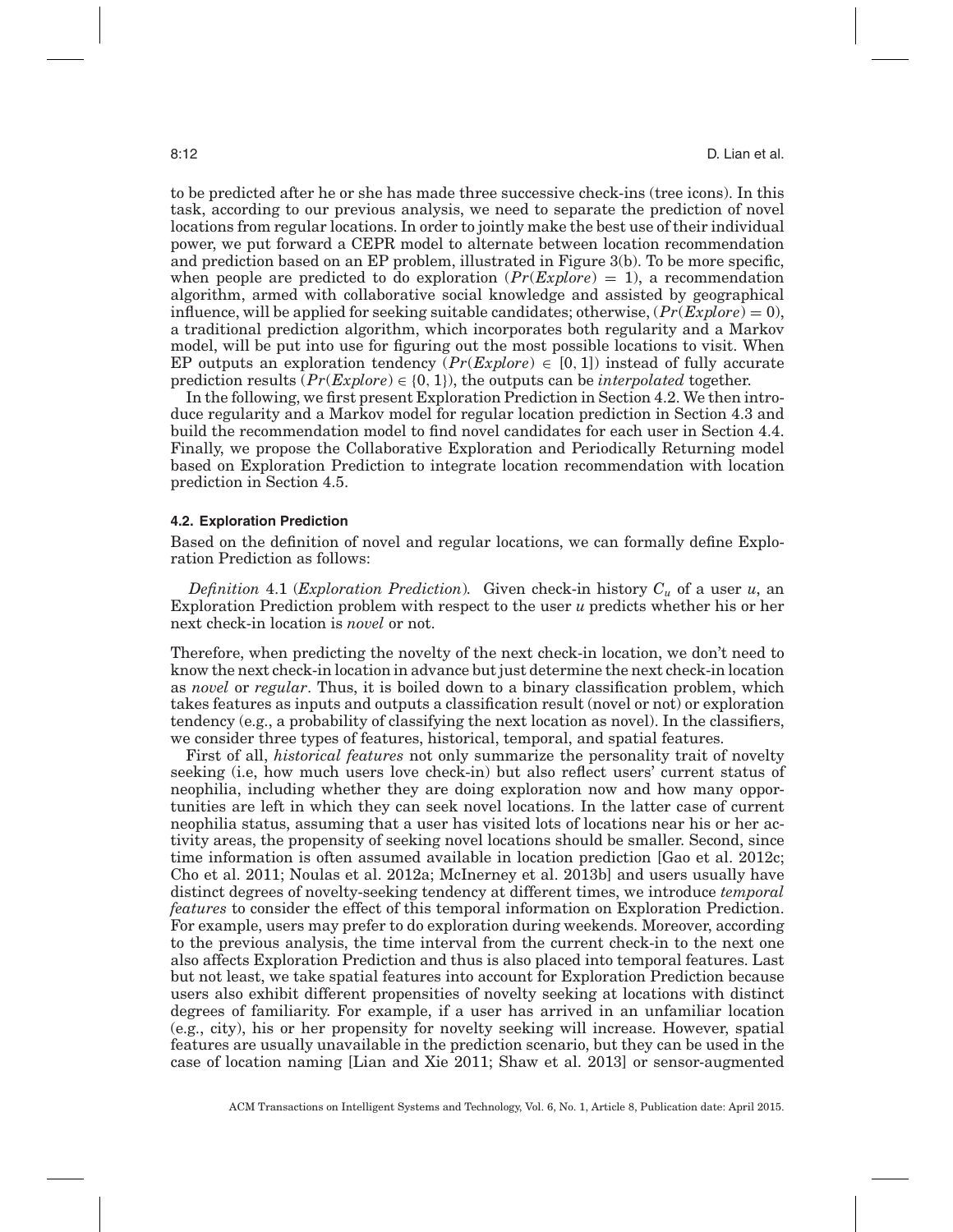<span id="page-12-0"></span>

Fig. 4. The effect of different features on the possibility of exploration of novel locations. All x-axes of these figures represent corresponding features, while y-axes are the conditional probability of novelty of next check-in location given the corresponding feature.

mobile phone localization [Azizyan et al. [2009;](#page-25-20) Ofstad et al. [2008;](#page-26-19) Zhang et al. [2012\]](#page-26-20). Therefore, we also assume the knowledge of physical locations available.

Next, we elaborate the feature extraction procedure and study the effect of these features on Exploration Prediction on the Gowalla dataset. This study is achieved by plotting the conditional probability of exploration, that is, checking in at novel locations next, on features and observing how this probability changes with the corresponding features. Without loss of generality, the features in this study are extracted with respect to the check-in  $\langle u, t, p \rangle$ .

4.2.1. Historical Features. Historical features are extracted from a user's past check-in history, that is,  $C^t_u$ . Particularly, we consider the following five features.

(1) The distinct number of locations  $S = |P(C_u^t)| \in \mathbb{N}$ , which was also used in Song et al. [\[2010a\]](#page-26-3). The probability of checking in at novel locations conditioning on *S* is shown in Figure [4\(](#page-12-0)a). With the increasing number of visited locations, this probability first decreases and the declining speed slows down gradually, similar to the trend in Song et al. [\[2010a\]](#page-26-3). The difference lies in that the decline is followed by an increasing trend when the number of locations is over 300. The reason is that there are only a small number (6%) of users checking in at over 300 locations; these users like to check in more than others. Such differences may root from users being able to check in at any location nearby. In spite of this difference, it still indicates that after a user has visited lots of locations near his or her activity areas, his or her propensity of seeking novel locations should be smaller. Thus, this quantity reflects a user's current status of neophilia.

(2) User's entropy  $H \in [0, \log_2 S]$ , which is calculated based on the user's check-in frequency at POIs in  $P^t_u$ . Specifically, if the check-in frequency of the user *u* at these *S*  $\text{POIs is } f_1,\ldots,f_S\text{, respectively, his or her entropy is } H = -\sum_i\frac{f_i}{\sum_j f_j}\log_2\frac{f_i}{\sum_j f_j}$  $\frac{f_i}{f_j f_j}.$  However, a user's entropy is actually correlated to the quantity *S*. For the sake of studying the heterogeneity of check-in frequency distribution among different users, we eliminate the effect of the distinct number of locations. In other words, we consider  $\log_2 S - H$ as the feature of the user's entropy. We show its effect on Exploration Prediction in Figure [4\(](#page-12-0)b). When this quantity is smaller, indicating that the user's check-in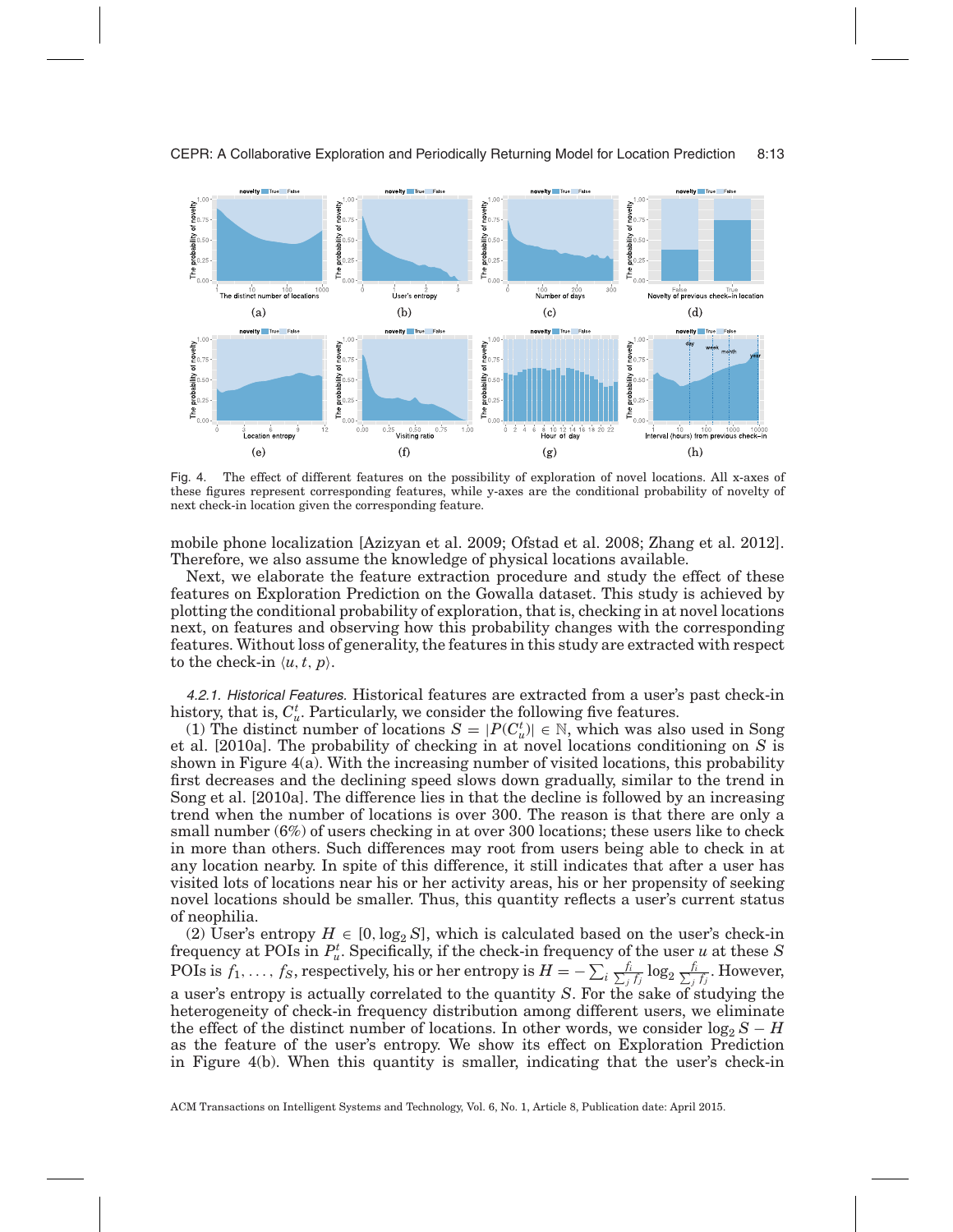frequency is more uniformly distributed on POIs, the probability of checking in at novel locations is higher. The underlying reason is that more uniform distribution over POIs indicates that their average check-in frequency is close to 1 since users' average check-in frequency on POIs is less than  $1.62(\frac{60}{37})$ . In other words, users with higher entropy prefer to check in at novel locations. Due to this property, it reflects a user's personality trait of novelty seeking.

(3) Novel ratio *Ratio*  $\in [0, 1]$ , which is the ratio of the number of check-ins at novel locations to the total number of check-ins with respect to user *u* before time *t* and thus indicates a user's current status of novelty seeking. Its conditional probability plot is not shown here since the observations we can make are in line with our assumption. That is, the larger the novel ratio is, the higher the probability is that the users will check in at novel locations.

(4) Number of days  $#Days \in \mathbb{N}$  in a user's check-in history  $C_u^t$ . Its impact on Exploration Prediction is illustrated in Figure [4\(](#page-12-0)c). We observe that as long as users use check-in services for a longer period of time, they will check in at novel locations with lower probabilities. Thus, its effect is similar to the distinct number of locations and thus it still reflects a user's current status of novelty seeking. However, by comparing their variance among the population, the distinct number of locations is varied much more from person to person than is the number of days. In this sense, it seems more appropriate to consider the number of days instead of the distinct number of locations as the independent variable in the exploration model [Song et al. [2010a\]](#page-26-3) on the check-in datasets. In other words, the probability of doing location exploration is in proportion to *t*<sup>−</sup><sup>γ</sup> instead of *S*<sup>−</sup><sup>γ</sup> , where *t* is the number of days for which a person has used the check-in services.

(5) Novelty of previous check-in location, *Nt*<sup>−</sup><sup>1</sup> ∈ {*False*, *T rue*}. Its effect on the novelty of the next location is shown in Figure [4\(](#page-12-0)d). When the location of the previous check-in is *novel*, the user will check in at a novel location next with a significantly higher probability; when the location of the previous check-in is *regular*, users tend to check in at *regular* POIs next. This is in line with the spatial-temporal analysis that on Gowalla users tend to explore continuously and visit the neighborhood of their familiar locations together.

4.2.2. Spatial Features. Spatial features are based on physical locations and include the following three features.

 $(1)$  The average distance  $d_l$  from the user's previous check-ins. We omit its conditional probability plot due to its small effect, particularly when the distance is within 10km. However, when the distance increases to more than 10km, the probability that users check in at novel locations next becomes higher. This is because when users are very distant from their previous locations, it seems that they have already arrived at a location with which they may not be familiar.

(2) Location entropy *Hl*. Given a physical location *l*, we first calculate each user's check-in frequency within 3km from *l* (here 3km represents the neighborhood of a location; other options can also be set as long as the neighborhood includes sufficient visiting users and the area of the neighborhood is not large). If we assume that  $M_l$ users have checked in around this location and their check-in frequency is  $u_1, \ldots, u_{M_l}$ , then the entropy of this location is  $H_l = -\sum_i \frac{u_i}{\sum_j u_j} \log_2 \frac{u_i}{\sum_j u_j}$ . For locations with higher entropy, it is not only likely that users' check-in frequency at these places is more uniformly distributed but also possible that there are a larger number of visiting users at these places. However, in the check-in data, around the locations of higher entropy, the check-in frequency of visiting users is usually small so that a large number of visiting users only make a small number (close to 1) of check-ins. Such locations can be attractions and public transportation, for example, airports or railway stations. Around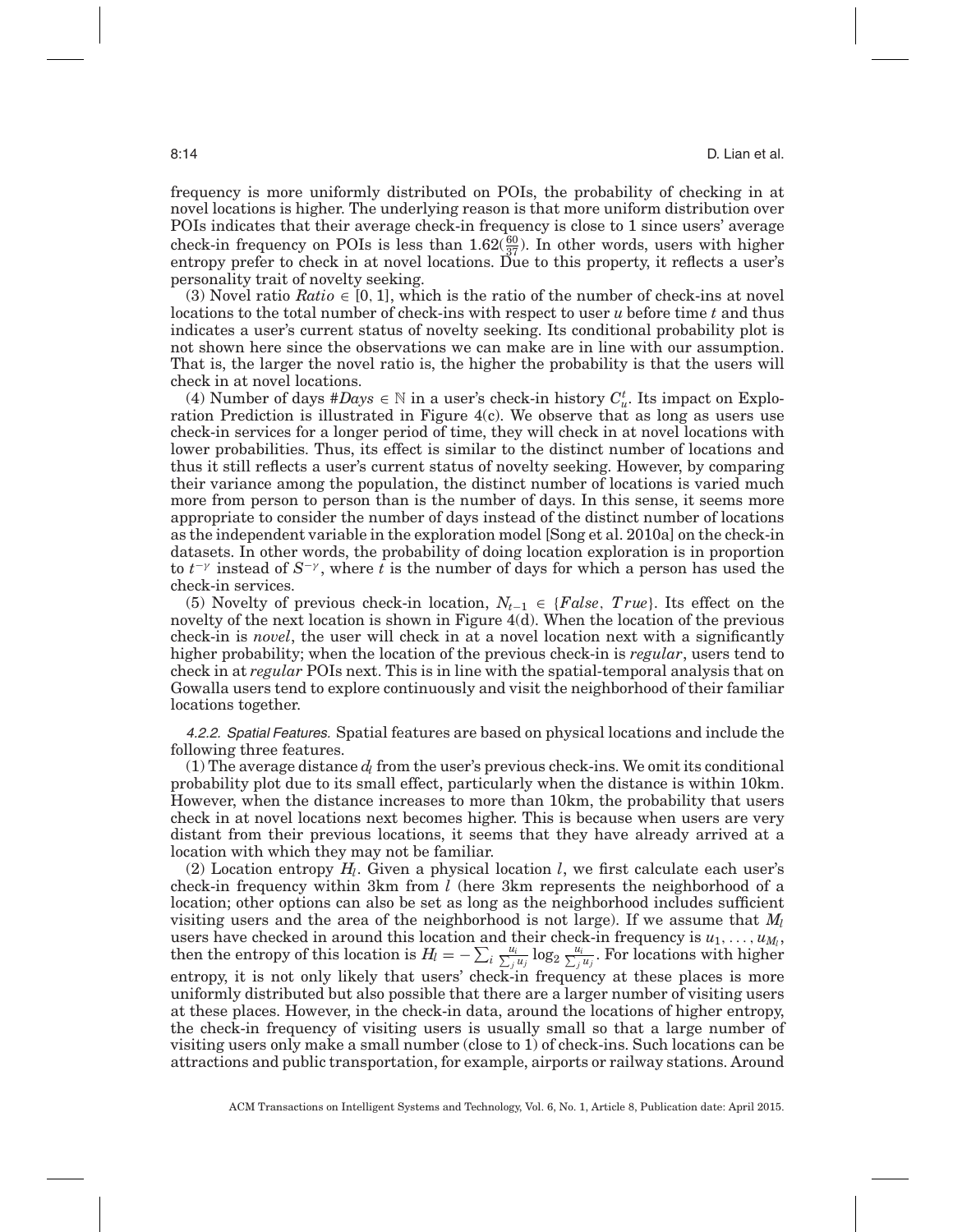these locations, it is more likely that users will check in at novel locations according to Figure [4\(](#page-12-0)e), though its effect on the novelty of the next location is not large. In contrast, at the locations of lower entropy, since most check-ins around are usually made by a smaller number of users, it is more likely that these users will check in at these locations again, as shown in this figure.

(3) Visiting ratio *Ratiol*, which is the ratio of the number of check-in locations to the total number of locations within 3km around physical location *l*. This quantity describes how many POIs nearby have been checked in to before. If it is higher, most locations have been checked in to before so that the user *u* may not try to check in at the remaining novel locations. If it is lower, there are still a larger number of unchecked-in locations nearby, and thus there is a higher probability that the user will seek novel locations. These trends are shown in Figure [4\(](#page-12-0)f). Moreover, the probability of checking in at *novel* locations reaches a comparatively stable state around *Ratio*<sub>l</sub> = 0.125. In other words, after users search around and check in at several interesting locations, they do not tend to continue exploration since it's difficult for them to discover interesting novel locations.

4.2.3. Temporal Features. Temporal features are extracted according to the temporal information and include the following four features.

(1) Hour of day,  $HOD \in \{0, \ldots, 23\}$ . At different hours of the day, the probability of checking in at novel locations is different. Thus, we plot the conditional probability with respect to hour of day in Figure  $4(g)$ . It indicates that at noon (having lunch) and in the evening (at home), users tend to be more regular.

(2) Day of week,  $DOW \in \{0, \ldots, 6\}$ . Similar to hour of day, the probability of checking in at novel locations is also varied during different days of the week. This result is not shown because it can be consistent with our assumption in practice. That is, users are more likely to visit and check in at novel locations during weekends since they have more time to choose leisurely locations.

(3) Hour of week,  $HOW \in \{0, \ldots, 167\}$ . For the sake of seeing the effect of taking hour of day and day of week as a whole, we combine them together as a single variable, which can be considered as the two-order interaction in the analysis of variance. We don't show its effect since its general trend is similar to case (1) and case (2).

(4) The time interval in hours from a previous check-in. Its effect on the probability of checking in at novel locations is plotted in Figure [4\(](#page-12-0)h). When the time interval is in 1 day, the probability of checking in at regular locations is higher and it peaks around 12 hours. It is compatible with the daily regularity observed in check-in datasets [Cheng et al. [2011\]](#page-25-13).

With these features at hand, the next step is to train a classifier to map the extracted features of each check-in to the novelty of its location. We consider two supervised models to achieve this goal: logistic regression (LR) and Classification and Regression Tree (CART). Before applying LR, since not all the introduced features are in the same scale, we make a transformation using the logarithm function if any. The reason for using these two models is that we would like to know whether nonlinear classifiers could be better than linear ones for Exploration Prediction. Actually, we can also leverage any other pairs of linear and nonlinear supervised models. Thus, the training time complexity of Exploration Prediction depends on the used classifier, being usually completed offline. As for the output of classifiers, according to the need in the Collaborative Exploration and Periodically Returning model, we consider two cases. One of them is the result of classification, which determines whether a user will check in at novel locations next. The other one is a probability value, determining the tendency of checking in at novel locations.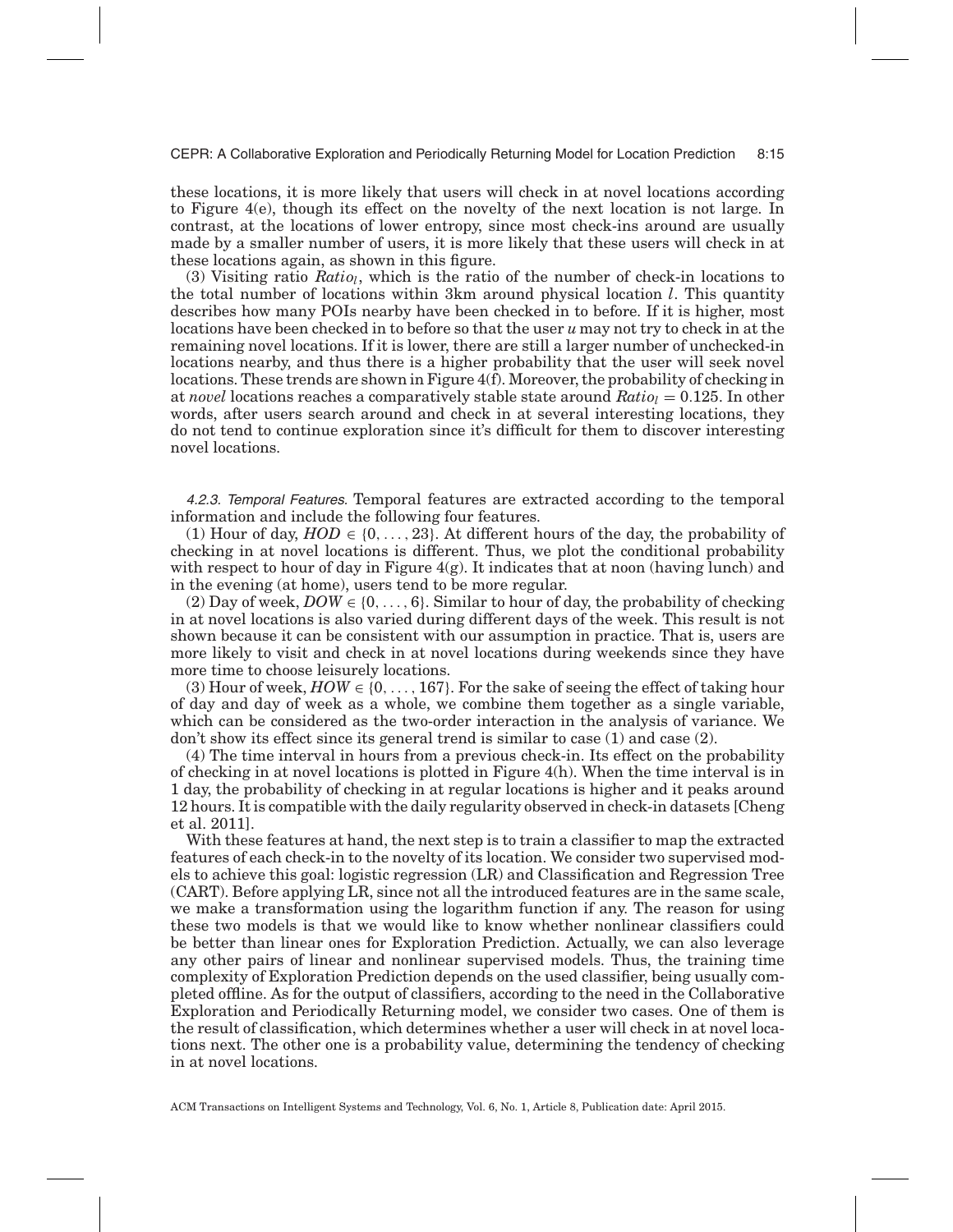#### **4.3. Hidden Markov Model for Regular Location Prediction**

<span id="page-15-0"></span>For the prediction of regular locations, we need to fully exploit the time-dependent regularity and a Markov model according to the previous analysis in Section [3.](#page-5-0) For the sake of being estimated well, a Markov model is assumed to be the first order. These two components can occur simultaneously if we consider the location as hidden states and the temporal information as the observations of a hidden Markov model. Thus, our solution can be considered as the integration between regularity [Song et al. [2010b\]](#page-26-1) and a Markov model [Song et al. [2004\]](#page-26-0). As for the temporal information, we only use hour of day and day of week as categorical variables and assume the independence between them given the location (hidden variable). Since hidden states (locations) in the check-in traces are already known, we leverage supervised learning to estimate the parameters. Due to the assumption in HMM, the estimation of these three parameters can be achieved separately. When estimating these parameters, we are trying to address the overfitting problem due to the scarcity of individual check-ins and the large number of visited locations.

The first probability to be estimated is the emission probability, that is, *P*(*h*|*l*) and  $P(d|l)$ , where *d*, *h*, and *l* are the  $d^{th}$  day of the week, the  $h^{th}$  hour of the day, and the location *l*, respectively. These parameters are first initialized by a maximum likelihood estimation as follows:  $P_{ML}(h|l) = \frac{n(h,l)}{\sum_h n(h,l)}$  and  $P_{ML}(d|l) = \frac{n(d,l)}{\sum_d n(d,l)}$ , where  $n(h,l)$  is the number of check-ins at location *l* at the *hth* hour of the day, and *n*(*d*,*l*) is the number of check-ins at location *l* at the  $d^{th}$  day of the week. Without sufficient training data, such estimation of these probabilities cannot guarantee that the difference of the probability between neighbor hours of the day and the difference of the probability between neighbor days of the week should be small. For example, we observe that a user checked in at a Chinese restaurant at 6 p.m. only once. If this user would return to this restaurant in the near future, the probability of its check-in over hours of day should be distributed around 6 p.m. (e.g., Gaussian centering at 6 p.m.) rather than at 6 p.m. exactly. Thus, these parameters are further transformed by a Gaussian kernel smoothing function as follows:

$$
\tilde{P}(h|l) = \frac{\sum_{g=0}^{23} K(\frac{d(h,g)}{\sigma_{g,l}}) P_{ML}(g|l)}{\sum_{h'=0}^{23} \sum_{g=0}^{23} K(\frac{d(h,g)}{\sigma_{g,l}}) P_{ML}(g|l)}
$$
\n
$$
\tilde{P}(d|l) = \frac{\sum_{e=0}^{6} K(\frac{d(d,e)}{\sigma_{e,l}}) P_{ML}(e|l)}{\sum_{d'=0}^{6} \sum_{e=0}^{6} K(\frac{d(d,e)}{\sigma_{e,l}}) P_{ML}(e|l)},
$$
\n(2)

where  $d(h, g) = \min(|h - g|, 24 - |h - g|)$  is the distance between the  $h^{th}$  and  $g^{th}$  hour of the day and  $d(d, e) = min(|d-e|, 7 - |\bar{d}-e|)$  is the distance between the  $d^{th}$  and  $e^{th}$  day of the week. The reason for defining distance in this way is that there is a cyclic property among them (the probability of 0 a.m. is close to 1 a.m. and 23 p.m. and the probability of Sunday is also close to Saturday and Monday).  $K(x)$  is a truncated standard Gaussian distribution over  $x \in [0, +\infty)$ .  $\sigma_{g,l} = \sigma n(g,l)^{-\frac{1}{5}}$  is a kernel radius similar to the bandwidth in KDE. The form we choose follows the idea of practical selection of the bandwidth (1.06 $\hat{\sigma}n^{-\frac{1}{5}}$ ) in KDE [Dehnad [1987\]](#page-25-21). We assume that  $\sigma$  is unknown but it will be tuned on the validation set instead of being estimated as MLE  $\hat{\sigma}$  since sometimes  $\hat{\sigma}$ cannot be estimated (e.g., location checked in only once). The time complexity for such an estimation is  $O(N_u)$ , in linear proportion to the number of visited locations  $N_u$ .

The second parameter to be estimated is the initial probability of states, which is simply set as maximum log-likelihood estimation, that is,  $p_{ML}(l) = \frac{n(l)}{\sum_l n(l)}$ , where  $n(l)$  is the check-in frequency of location *l*. Its estimating complexity is also  $O(N_u)$ .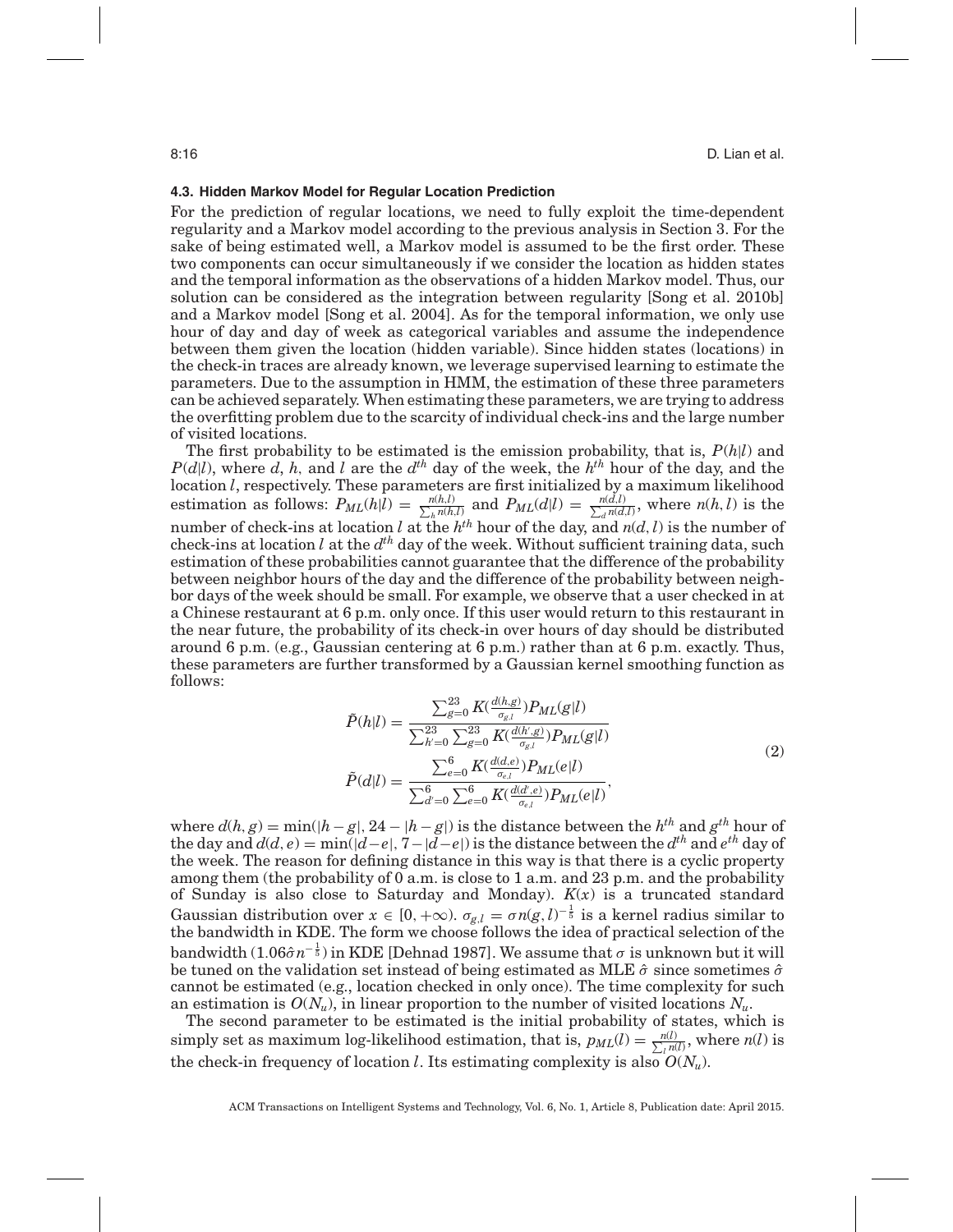Finally, we estimate the transition probability across hidden states. However, if it is directly estimated via maximizing the log-likelihood, it suffers from the overfitting problem due to the insufficiency of training data. According to the two aforementioned check-in datasets, the number of parameters is around  $40 \times 40$  (there are 40 POIs for each user on average), while there are only about 60 training instances (check-ins) for each user. It can be smoothed by the Laplace smoothing techniques, assigning a nonzero probability to events that are not observed till now but that may happen in the future, whereas such smoothing techniques don't differentiate the events of the same observed frequency. For example, if a user u visits both a location B and a location C three times after visiting a location A, the probability of visiting B and C after A is the same. Nevertheless, if the user u visits B more often than C, the probability of visiting B conditioning on visiting A should be higher. To this end, we leverage the widely used Kneser-Ney smoothing techniques for language modeling [Chen and Goodman [1996\]](#page-25-22). In particular, *P*(*l*|*k*) is derived as

$$
P(l|k) = \frac{\max\{n(k,l) - \delta, 0\}}{\sum_{l'} n(k,l')} + \frac{\delta \sum_{l'} \mathbf{1}_{\{n(k,l')>0\}}}{\sum_{l'} n(k,l')} \frac{\sum_{p} \mathbf{1}_{\{n(p,l)>0\}}}{\sum_{l'} \sum_{p} \mathbf{1}_{\{n(p,l')>0\}}},
$$
(3)

where  $\mathbf{1}_{\{\cdot\}}$  is an indication function and  $0 \leq \delta \leq 1$  is a discounting parameter that can be set using the empirical formula  $\delta = \frac{n_1}{n_1 + 2n_2}$  ( $n_1$  and  $n_2$  are the number of onetime transitions and two-times transitions across locations, respectively). The basic intuition of this equation is to discount the observed times of transition and turn them over to the possibility that some locations cannot be transited given location *k*. Moreover, this estimation of transition probability ensures zero-order distribution such that the marginal of the first-order probability distribution matches the marginals of the training data. Specifically,

<span id="page-16-0"></span>
$$
\sum_{k} P(l|k) P_{ML}(k) = P_{ML}(l). \tag{4}
$$

Therefore,  $P_{ML}(l)$  is the stationary distribution of a Markov process determined by stochastic transition matrix  $P(l|k)$ . For more information and a detailed deviation of these equations, please refer to Chen and Goodman [\[1996\]](#page-25-22) and Teh [\[2006a\]](#page-26-21). The complexity for such an estimate is  $O(N_u^2)$ .

#### **4.4. Recommendation for Novel Location Prediction**

If the next location is predicted as novel, we aim to discover the potentially interesting and tailored locations for users. Here, we exploit three features in the state-of-the-art location recommendation for this purpose, similar to that in Ye et al. [\[2011\]](#page-26-8), Shani et al. [\[2005\]](#page-26-22), Noulas et al. [\[2012b\]](#page-26-4), and Cheng et al. [\[2012\]](#page-25-7). Two of them leverage collaborative social knowledge by means of collaborative filtering. The first one is user-based collaborative filtering based on the similarity between users on location visit history. According to the previous study, a user checking in at locations contributes more to location recommendation than its frequency. Therefore, we represent a user *u* as  $\mathbf{b}_u \in \{0, 1\}^N$ , whose each entry indicates whether he or she has been to the corresponding location. We then compute the similarity between user  $u$  and  $v$  as  $s^l_{u,v} = \mathbf{b}_u^T \mathbf{b}_v / \|\mathbf{b}_u\| \|\mathbf{b}_v\|$ . Here, the overall complexity for computing similarity between users is  $O(M\|\mathbf{B}\|_0)$ , where the  $l_0$  norm of the matrix equals the number of its nonzero entries and  $\mathbf{B} \in \{0, 1\}^{M \times N}$  is a user–POI 0/1 rating matrix obtained by first stacking  $b_1, \ldots, b_M$  by column and then transposing. For more detailed analysis, please refer to Desrosiers and Karypis [\[2011\]](#page-25-23). After that, the scoring function via this similarity metric is  $\mathbf{s}_u^T \mathbf{B}$ , which costs  $O(\frac{\|\mathbf{s}_u\|_0}{M}\|\mathbf{B}\|_0)$  and thus depends on the number of similar users of the use *u*. The second feature is based on the similarity between users on a social network. The similarity between users is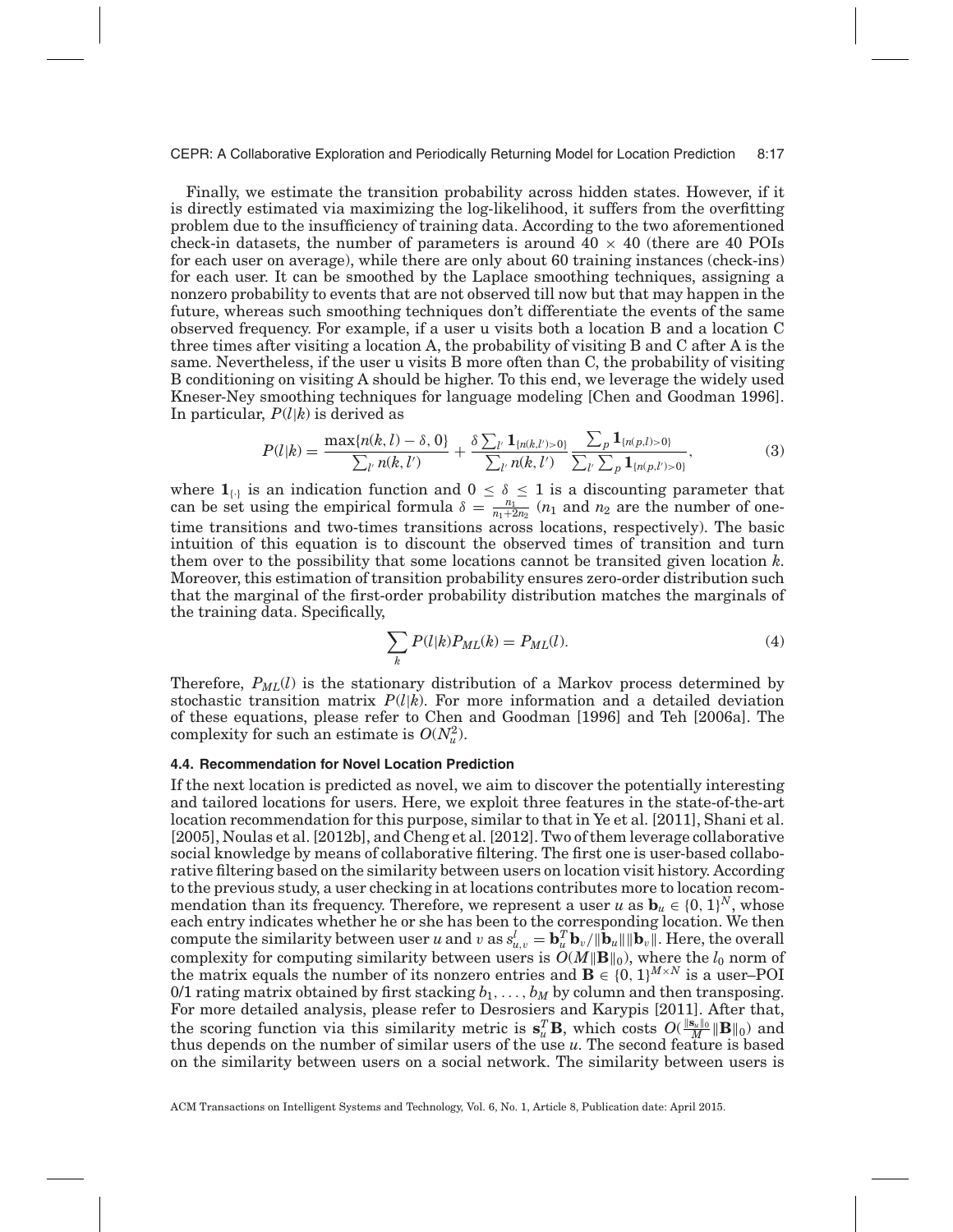defined as  $s_{u,v}^f = |\{\hbox{common friends between u and v}\}| / |\{\hbox{all friends of both u and v}\}|.$  We still use the rating matrix **B** in scoring function together with  $s_{u,v}^f$  to get a final score function. Its complexity analysis is similar to the previous feature. However, due to the sparsity of social network information, the complexity of social-based CF is usually smaller than user-based CF.

In addition to those two features related to collaborative filtering, we also exploit geographical features for location recommendation. They include not only the geographical influence, related to the spatial clustering phenomenon in users' check-in behavior, in existing algorithms but also an unusual feature in recommendation, the distance from immediately preceding locations. The reason for the unusualness of the latter feature in recommendation is that existing work is usually evaluated with ignoring chronological order of check-ins so that this distance is not well defined. In addition to providing distance, the existence of previous locations can also supply other information, such as the activity that users conduct just now. Therefore, we can also leverage this additional information for location recommendation, similar to that in Lian et al. [\[2013\]](#page-25-8), but due to it being beyond the focus of this article, we will not discuss it here.

To infer the geographical influence, we don't follow the existing work to assume the power law [Ye et al. [2011\]](#page-26-8) of distance between any pair of locations or Gaussian Mixture distribution [Cheng et al. [2012\]](#page-25-7) over locations. Instead, we directly perform two-dimensional *kernel density estimation* for individual *spatial distribution*, since it can also agree with the observation that the POIs visited by the same user tend to be clustered geographically. More importantly, its complexity can be greatly reduced by means of an influence propagation scheme. To the best of our knowledge, this is the first attempt to infer geographical influence by means of two-dimensional kernel density estimation. In the following, we elaborate this procedure.

Following the definition of kernel density estimation, the density at location *l* with respect to a user *u*, who has checked in at *Nu* POIs, is represented as

$$
p_u(l) = \frac{1}{N_u h} \sum_{n=1}^{N_u} K\left(\frac{d(l_n, l)}{h}\right),\tag{5}
$$

where  $K(\cdot)$  is a kernel function and  $d(l_n, l)$  is the distance function between location  $l_n$  and *l*. Thus, it costs  $O((N - N_u)N_u)$  to get the geographical influence of all the remaining  $N - N_u$  POIs. This is almost the same as the cost in power law distribution of distance between any pair of POIs, except that it doesn't have  $O(N_u^2)$  additional cost to compute distance between pairs of observed locations. In addition to the difference in time complexity, the power law assumption slows down the geographical influence with the increase of distance compared to a normal kernel, which is a widely used kernel function. It indicates that farther locations (e.g., 10km) from existing ones can still have a significant influence under the power law assumption. However, if we can leverage the kernel function with a long tail, such as t-distribution, similar cases can also be captured in kernel density estimation.

Since the time complexity of the current approach is  $O(N_u(N - N_u))$ , it can be reduced if we approximate kernel density estimation by only taking into account candidate locations within *d* km (set as 10km according to Figures [2\(](#page-9-0)a) and 2(b)) from any existing one. The setting of bandwidth *h* requires that the influence of candidate locations on the border is close to zero, for example,  $K(\frac{d}{h}) < \epsilon K(0)$  ( $\epsilon \ll 1$ ). In this case, to estimate the density of location *l*, only the observed locations within *d* km from *l* are taken into account. However, when no observed location is within *d* km from *l*, the range query on *l* still needs to be performed. To avoid such unnecessary computation, we propose a propagation scheme to infer the geographical influence for candidate locations. In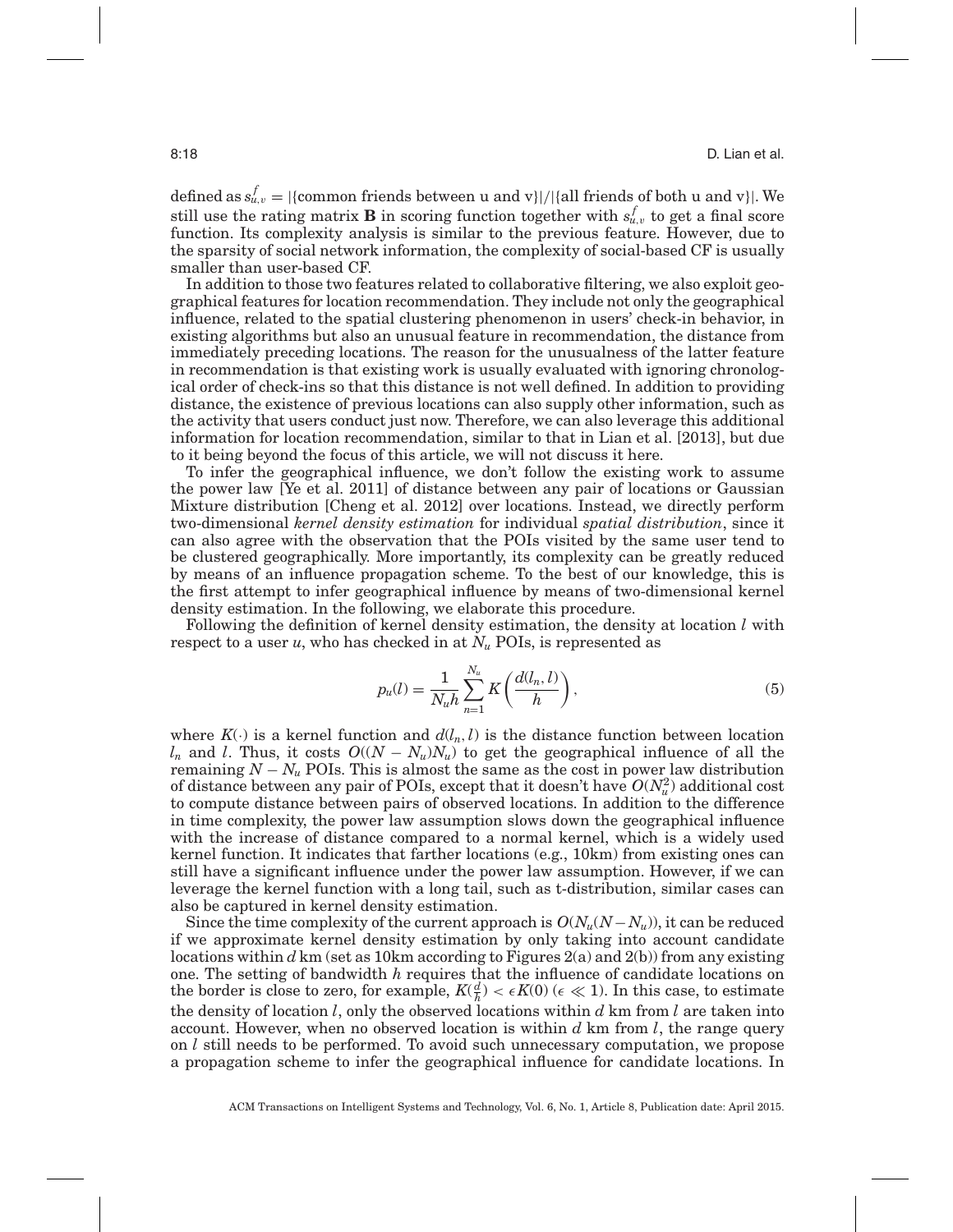particular, for each observed location  $l_n$ , its geographical influence is propagated to all candidate locations within *d* km. In particular, each candidate *l* receives  $\frac{1}{h} K(\frac{d(l_n,l)}{h_n})$ influence from  $l_n$ . Then, by aggregating the received influence and dividing it by  $N_u$ , the density of each candidate location can be obtained. In regard to its time complexity, it consists of two parts. The first part is to retrieve POIs within a square of length *d* km given *Nu* location queries, the time complexity of which depends on the usage of the spatial index. If we perform these range queries with the help of a range tree [Bentley and Maurer [1980\]](#page-25-24), its time complexity is  $O(N_u(\log^2 N + K))$ , where *K* is the number of retrieved locations. The second part is computing the geographical influence for these *K* retrieved POIs, the time complexity of which is  $O(N_u K)$ . Therefore, propagationbased kernel density estimation can greatly reduce the time complexity for inferring geographical influence compared to the power law solution. Actually, this solution still includes some redundant computation. For example, the geographical influence of two neighbor POIs should be close to each other, but their influences are actually calculated twice in total. These redundancies can be alleviated by first splitting the whole world into many square grids of length  $r$  (e.g.,  $r = 0.1$ *km*) and supposing that POIs within the same grid have the same influence. As long as *r* is small enough, the performance of inferring geographical influence is not affected. Due to this being beyond the scope of this article, we don't discuss it in detail.

After obtaining these features, in order to jointly leverage them to improve the recommendation performance, we put them into a supervised learning framework. However, we are only aware of where users have been (positive class) but don't know the locations they don't like or want to go (negative class). This is similar to the one-class problem in recommendation or classification [Pan et al. [2008\]](#page-26-23). One popular solution for this problem [Rendle et al. [2009\]](#page-26-24) is to randomly sample unvisited locations for each user as negative examples and learn pairwise preference based on these features. Given negative samples, this solution can be in analogy to a learning-to-rank algorithm, that is, RankNet [Burges et al. [2005\]](#page-25-9). Meanwhile, RankNet has exploited Neural Network to map these features to the pairwise preference in a nonlinear way. Therefore, we adopt RankNet to rank POIs for each user given these features. However, RankNet usually provides a score for each POI, which doesn't necessarily have a probabilistic interpretation. In this case, we transfer them into a probability value using the softmax function if any. Finally, when predicting novel locations, the probability that regular locations of a user appear in his her candidate list should be close to zero. Hence, we remove locations already in the training portion from the list of candidate locations.

# **4.5. Collaborative Exploration and Periodically Returning Model**

Providing the probabilistic output of prediction algorithm  $P_r(l)$  (the subscript *r* indicates regular) and recommendation algorithm  $P_n(l)$  (the subscript *n* indicates novel), we propose the Collaborative Exploration and Periodically Returning model to combine them based on Exploration Prediction *Pr*(*Explore*) as follows (here, for simplifying notation, we omit the corresponding context information in algorithms):

<span id="page-18-0"></span>
$$
P(l) = Pr(Explore)P_n(l) + (1 - Pr(Explore))P_r(l). \tag{6}
$$

If  $Pr(\text{Explore}) \in \{0, 1\}$  (i.e., EP predicts the next location as novel or not), we can switch between the location recommendation model and the location prediction model based on Exploration Prediction. In particular, when people are predicted to do exploration  $Pr(\text{Explore}) = 1, P_n(l)$  will be applied for finding novel candidates; otherwise  $(Pr(Explore) = 0)$ ,  $P_r(l)$  will be put into use for figuring out the most possible locations to visit. Due to the discrete value of *Pr*(*Explore*), we denote this case as "hard" integration. If  $Pr(\text{Explore}) \in [0, 1]$  (i.e., EP outputs the probability of check-in at novel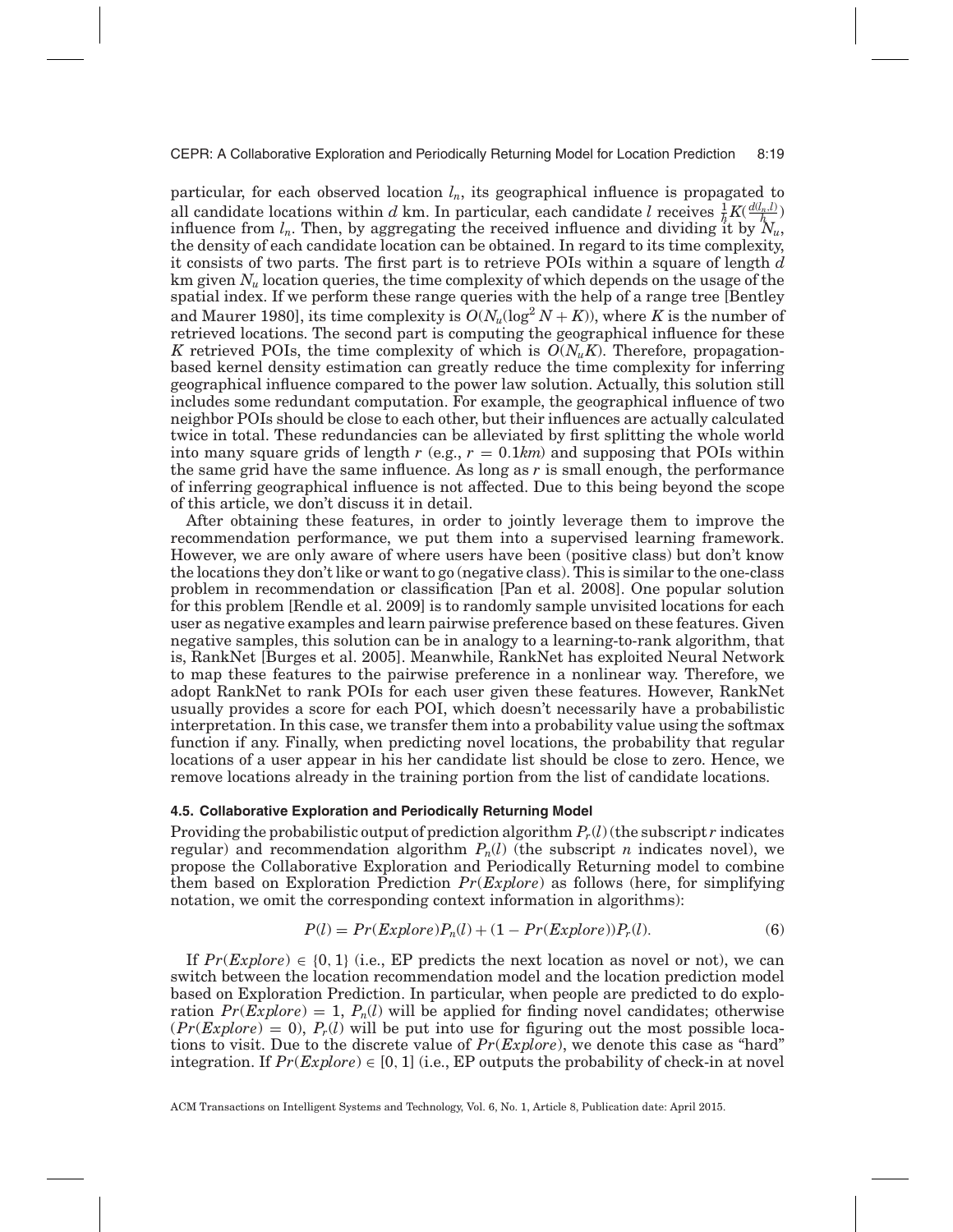location (Exploration)), we can interpolate the location prediction model with the location recommendation model. In other words, both novel and regular locations are ranked together in this case for the final location prediction. Due to the continuous value of *Pr*(*Explore*), we denote this case as "soft" integration. Such a naming rule is analogous to two different ways of clustering: K-Means and Gaussian Mixture Model. The time complexity of obtaining *Pr*(*Explore*) also depends on the used classifier, which may be in constant time, and the procedure of extracting features from each user's past check-ins. Most features can be extracted incrementally or instantly except the spatial features. The extraction of spatial features can be greatly accelerated using the spatial index and thus costs  $O(\log_2 N + K + N_u)$ , according to the analysis in Section [4.4.](#page-16-0)

# **5. EXPERIMENTS**

<span id="page-19-0"></span>We evaluate the proposed algorithms on two aforementioned check-in datasets. The check-in history of each user is split into a training portion (70%) and a testing portion (30%) in chronological order. We train our models on all users' training portions and test the performance of our models on all users' testing portions. Besides, a similar split strategy is applied on the training portion for obtaining a validation dataset and a new training dataset so that some parameters can be tuned on the validation dataset. For assessing the performance of regular location prediction, we measure Accuracy, that is, what percentage of testing check-in locations can be returned with the highest probability. Based on the Accuracy, we compare the proposed algorithm with regularity with different time granularity, including hour of day (*HOD*) and hour of week (*HOW*) [Song et al. [2010b\]](#page-26-1), and a Markov model with different smoothing strategies, including Markov with fallback (*Markov-F*) [Song et al. [2004\]](#page-26-0) and a Bayesian Markov model (*HPYP*) [Gao et al. [2012a\]](#page-25-4). In HPYP, the discount of HPYP is initialized  $d[0, 1] =$ {0.8, 0.9} and updated using the Metropolis-Hastings sampling algorithm [Teh [2006a\]](#page-26-21). The initial setting of  $d[1]$  is important since its role is similar to  $\delta$  in Markov-S, so we try different values and select the best one. For evaluating the performance of novel location prediction, we compute Recall@k, which is widely used in recommendation [Ye et al. [2011;](#page-26-8) Noulas et al. [2012b\]](#page-26-4) and indicates what percentage of novel locations can be returned at the top *k* positions. According to Recall, we study the performance of each feature and their combination. Finally, we use Accuracy@k, which calculates what percentage of check-in locations can be returned at the top *k* positions, to assess the performance of CEPR. Accuracy@k differs from Recall@k, since Recall targets novel check-ins while Accuracy concentrates on both regular and novel check-ins. Based on the Accuracy@k, we address the superiority of CEPR.

# **5.1. Exploration Prediction**

Before evaluating location prediction, we first study the performance of Exploration Prediction. The classification models, including CART and LR, are trained on all users' training portion of check-ins. The performance of these two algorithms with different configurations of three types of features is shown in Figures  $5(a)$  and  $5(d)$ . From these two figures, we can make the following observations: (1) all three types of features are effective for Exploration Prediction since the error rate of a MostFrequent classifier, determining check-in locations as the most frequent label (novel or regular), is 0.42 and 0.49 on Gowalla and Jiepang, respectively, and higher than all three types of features; (2) when comparing three individual types of features, the historical and spatial features perform better than temporal features, implying that the probability of seeking novel locations does not change a lot with time; (3) these three types of features complement each other since every paired combination outperforms the individual's and a combination of three types of features outperforms any other configuration; and 4) the performance of CART is higher than LR under all configurations of three types of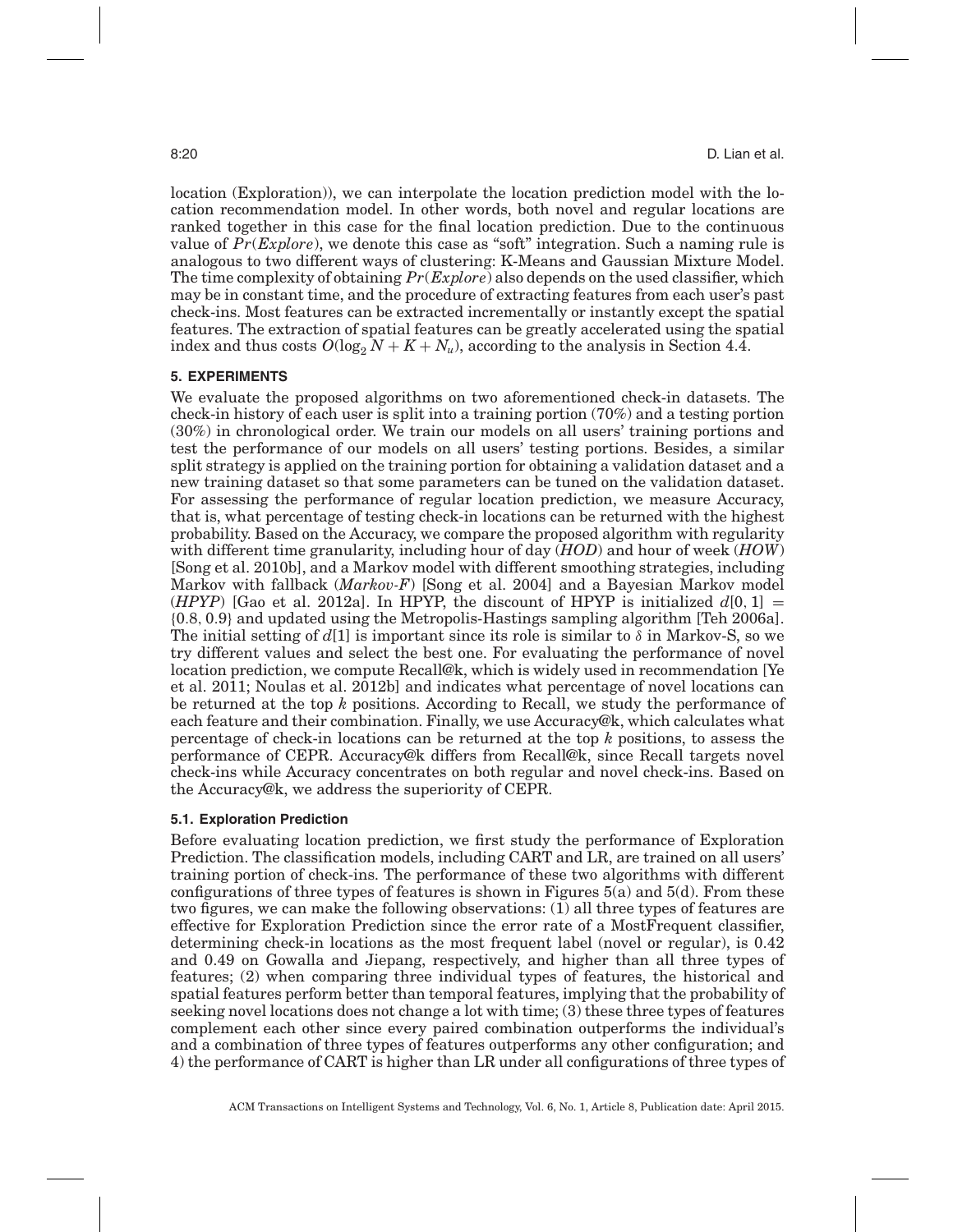<span id="page-20-0"></span>

Fig. 5. The evaluation of Exploration Prediction. In (b) and (e), the relative importance of features is referred to in Equation (10.42) in Hastie et al. [\[2001\]](#page-25-25). In (c) and (f), novel location is considered as the positive class and "HistTime" ignores the effect of spatial features, while "ALL" considers all three types of features. Moreover, *c* is the ratio of the cost of classifying regular locations as novel to the cost of classifying novel ones as regular.

features. The reason may lie in the linear assumption in LR, indicating the nonlinear classifier could be more appropriate for Exploration Prediction. Therefore, it will be used for our later experiments.

After CART has been trained on training data, the relative importance of features (Equation (10.42) in Hastie et al. [\[2001\]](#page-25-25), summarizing their contribution of constructing this tree) can be obtained and plotted in Figures [5\(](#page-20-0)b) and [5\(](#page-20-0)e). From these two figures, the importance of features on two check-in datasets shows some differences. First, novelty of previous locations and time interval from previous check-ins play much more important parts in the model trained on the Gowalla check-ins. This is consistent with the observation in Figures [2\(](#page-9-0)a) and 2(c) that on Gowalla, users are more willing to explore continuously. Second, a user's entropy and novel ratio are of great importance on Jiepang. This may result from the diverse personality trait of novelty seeking in human mobility on LBSNs among the population. In spite of these differences in the importance of these features, there also exists some features showing similar importance on both datasets. For example, the visiting ratio is significantly important on both datasets. Therefore, if we can know the physical location of the next check-in in advance, we can greatly improve Exploration Prediction. For another example, the effect of categorical temporal information is small compared to the time interval, though hour of week is more important than day of week and hour of day. The reason lies in the following two aspects. First, we aggregate all users' check-in data to train a universal model so that it hides their effects at the individual level. Second, the effect of this categorical temporal information on the probability of novelty is surely not as large as others, as shown in Figure [4.](#page-12-0) In addition to two previous features with similar importance, we observe that the effect of distance from previous check-ins is small on both datasets. This could be because most of the distances are smaller than 10km according to our observations in Figures [2\(](#page-9-0)a) and [2\(](#page-9-0)b) as well as the results of Noulas et al. [\[2012a\]](#page-26-2) and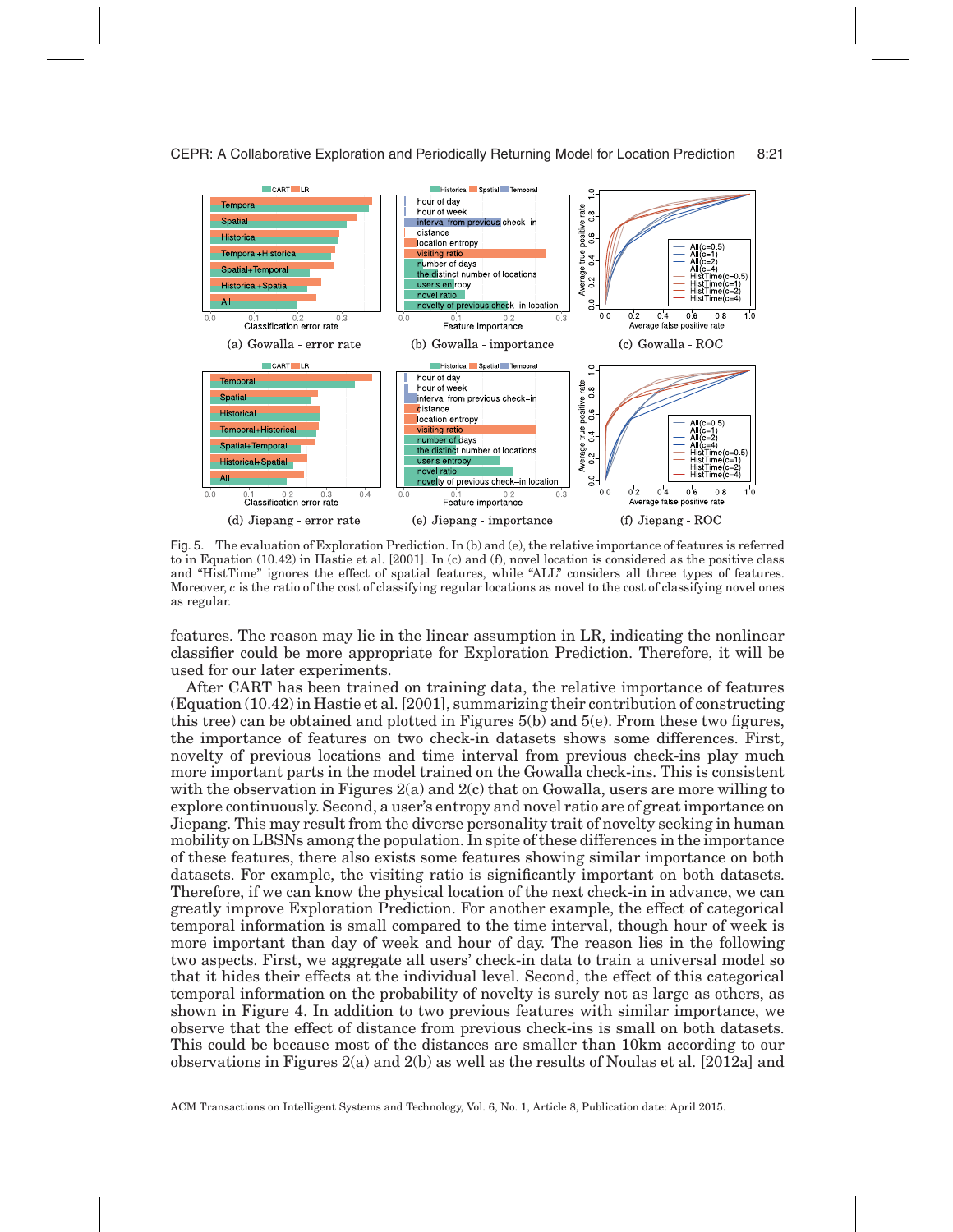8:22 D. Lian et al.

<span id="page-21-0"></span>

Fig. 6. Regular location prediction performance. Markov-S and Regularity are our smoothed version of the Markov model and time-dependent model for regular location prediction, respectively. And in HMM, we have leveraged the power of both Markov-S and Regularity.

Cheng et al. [\[2011\]](#page-25-13), while the probability of novelty is almost invariant within this range. Finally, both the number of days and the distinct number of locations don't play a very important role on both datasets. Thus, using the distinct number of locations or the number of days [Song et al. [2010a\]](#page-26-3) to determine the probability of exploration is not enough.

Next we investigate the effect of the cost matrix in classification on balancing between the true-positive rate and true-negative rate if novel locations are considered as positive. The reason for this study is that the regular locations are usually more accurately predicted so that we may expect that the true-negative rate should be smaller. In particular, we are interested in the effect of the ratio (*c*) of the cost of classifying a regular location as novel to the cost of classifying a novel location as regular. Its results are manifested in Figures [5\(](#page-20-0)c) and [5\(](#page-20-0)f). It is clear that the larger values of *c* imply a smaller false-positive rate and true-positive rate. In particular, when the false-positive rate is around 0.1, the true-positive rate using all features and using historical and temporal features (HistTime) can be over 0.6 and 0.4, respectively, in the best case on both datasets. Therefore, in order to serve well for connecting location prediction and location recommendation, this parameter needs to be carefully tuned.

#### **5.2. HMM for Regular Location Prediction**

Given the transition probability and emission probability of HMM, we can easily compute the probability of POIs given a previous POI and time (hour of day and day of week) for prediction. In order to study the effect of these two factors, *Markov-S,* which only uses transition probability, and *Regularity,* which only utilizes emission probability, are also used as baselines. The overall comparison on both datasets is shown in Figure [6.](#page-21-0) It indicates the following observations. (1) Regularity can outperform HOD and HOW as well as MostFreq. Therefore, without any help of smoothing techniques, both HOD and HOW suffer from insufficiency of training data. This result is validated by the lower performance of HOW compared to HOD and is even much lower than MostFreq. (2) A Markov model without any smoothing method is worse than a smoothed Markov model and even worse than MostFreq. Therefore, a Markov model without smoothing also suffers from the insufficiency of training data. (3) A Markov with fallback is worse than HPYP and Markov-S. This is because it doesn't discount the existing observed times of transition but switches to MostFreq when the Markov model encounters a tie problem, where more than two locations have an equal time (including zero) of transition from the previous one. (3) Markov-S is comparable to HPYP, although according to [Teh [2006b\]](#page-26-25), HPYP could be better than Markov-S. The reason is that there are seldom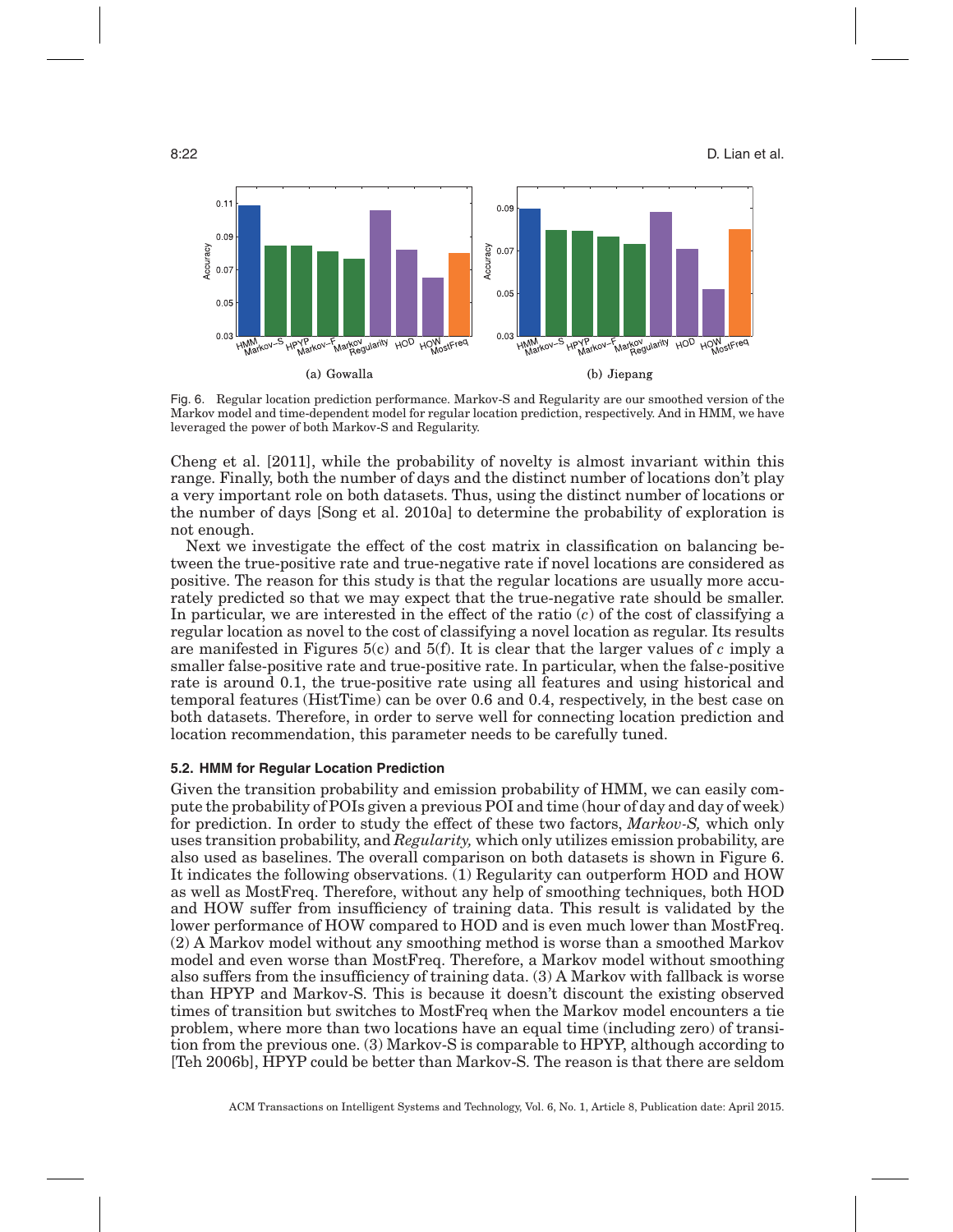<span id="page-22-0"></span>

Fig. 7. Novel location prediction performance. "USD" is the combination of UCF, SCF, and density. "All" is the combination of "USD" and "Distance."

frequent transitions across locations, while the major difference between HPYP and Markov-S lies in the different discounts for different transition frequencies. In particular, transitions being observed more than two times only occupy 0.5% on Jiepang and 1% on Gowalla of all transitions. (4) The HMM framework for integrating regularity and a Markov model outperforms each component, but the benefit of the Markov model is limited when compared to Regularity. Nevertheless, the overall prediction accuracy is around 0.1 on both datasets and is far lower than the prediction accuracy (around 0.7) on the continuous trajectories (cell tower records, GPS trajectories). This may be because check-ins are users' voluntarily reported mobility data so that much important data is missing. Although this indicates the difficulty of predicting the next location on location-based social networks, it creates new opportunities for designing novel algorithms for them, which is just the goal of this article.

In addition to the aforementioned experiments, we also study the influence of distance from the immediately preceding locations on the regular location prediction. In particular, in the HMM framework, we are already able to compute the probability  $P(l|t, k)$  (*t* is current time and *k* is an immediately preceding location, while *l* is a next possible location), and then the distance  $d(l, k)$  is incorporated into HMM as  $P(l|t, k)P(d(l, k))$ . Here,  $P(d(l, k))$  is computed by plugging  $d(l, k)$  into the probability distribution obtained by the density estimation on the distance between consecutive check-ins. The experimental results show that introduced distance doesn't significantly improve the performance and thus it is not placed here. However, this result is not surprising since the POIs visited by the same user tend to be clustered geographically according to Ye et al. [\[2011\]](#page-26-8).

#### **5.3. Recommendation for Novel Location Prediction**

The prediction performance of novel location with respect to different configurations of features on both datasets is illustrated in Figure [7,](#page-22-0) which shows that the combination of User-based CF (UCF), Social-based CF (SCF), and Density (KDE on spatial distribution), that is, USD, could outperform individuals, similar to the results in Ye et al. [\[2011\]](#page-26-8). Another result is that SCF generates small but significant benefits, which confirms the discovery in Cho et al. [\[2011\]](#page-25-1). However, the performance of Density is not as good as UCF, which is different from Ye et al.'s results. After comparing the density-estimation-based algorithm with theirs, we don't find significant differences in recommendation performance. In this case, this could arise for two reasons. First, the ways of splitting a dataset for training and testing affect the difference between UCF and Density. By conducting experiments using different splitting strategies, one of which splits datasets according to a chronological order and the other of which splits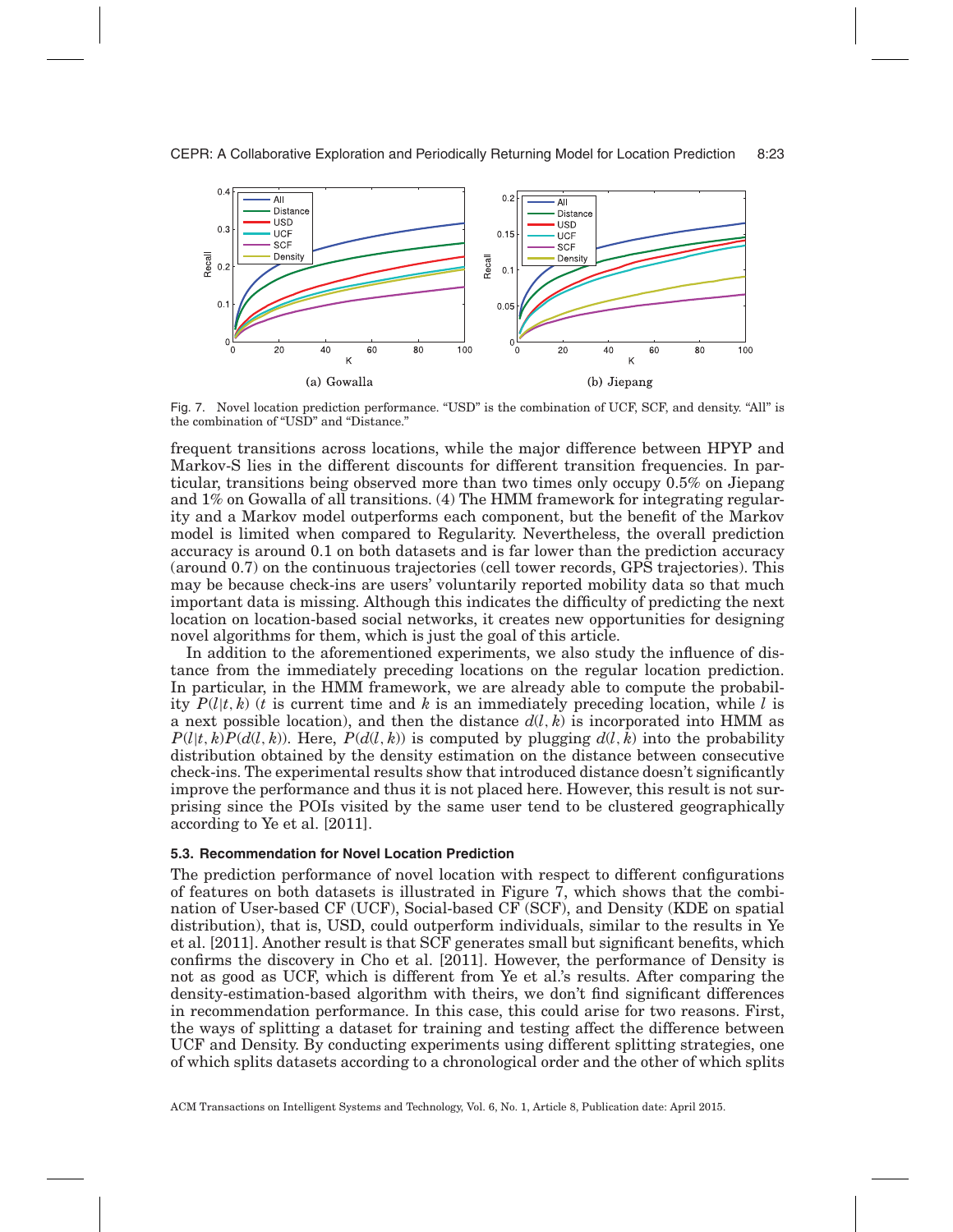<span id="page-23-0"></span>

Fig. 8. Performance of CEPR. "Linear" means linear combination of these two models, that is, *P*(*l*) =  $\alpha \bar{P}_r(l) + (1 - \alpha)P_n(l), \alpha = 0.76.$ 

randomly using the same percentage (70% as training), we find that in the latter split strategy, Density is better than UCF. This is because when a user is pretty familiar with an area, he or she is less likely to continue location exploration. Therefore, this feature can be very useful for recommendations when a user has just entered an unfamiliar area. Second, the density of POIs affects the performance of the density-based feature since Density on Jiepang performs much worse than UCF. To investigate its effect, we measure for each POI the number of neighbor POIs within 1km. We then find that it is close to 1,000 on Jiepang on average, while it is only around 200 on Gowalla. Another observation made from Figure [7](#page-22-0) is that the distance from the previous location becomes an important feature for predicting the next novel location. This coincides with our previous findings in Figures  $2(a)$  and  $2(b)$ . Finally, the combination of distance with the other three features ("All") performs best. It indicates that these features complement each other for novel location prediction.

### **5.4. CEPR for Location Prediction**

After studying the performance of both novel and regular location prediction, we now turn to address the superiority of CEPR—the integration algorithms. In addition to the two aforementioned integration approaches, another method that one can easily think of is using a linear combination ("Linear"), which is formalized as  $P(l) = \alpha P_r(l) + (1 - \alpha) P_n(l)$ . The better value of  $\alpha$  is selected as 0.76 based on its performance on the validation dataset. Therefore, the performances of three different types of integration are shown in Figure [8.](#page-23-0) For the sake of better comparison, we also plot the curve of regular location prediction (HMM) and the distance-based ranking algorithm (Distance), which uses the distance from the immediately preceding locations for ranking. This figure shows that both the "Soft" and "Hard" combinations outperform the linear combination. Based on two times of paired two-sample t-test, the superiority of the "Soft" model to "Linear" is significant in all ranking positions, while the superiority of the "Hard" model to "Linear" is only significant in the upper positions  $(K \le 50)$ . In other words, in the latter case, when compared to the linear combination, the "Hard" one has a particularly better performance in the upper position. This is because in the linear combination, the large value of  $\alpha$  renders the dominating effect of  $P_r(l)$  to  $P_n(l)$ . However, due to the existence of both models at any time in "Linear," the advantage of "Hard" over "Linear" gradually becomes smaller with the increasing number of candidates chosen for prediction. Moreover, this is also because the "Hard" approach will be affected by the performance of Exploration Prediction due to its hard assignment. Fortunately, this case can be alleviated to some extent by the soft assignment, which can be considered as the compromise between "Hard" and "Linear." This implies the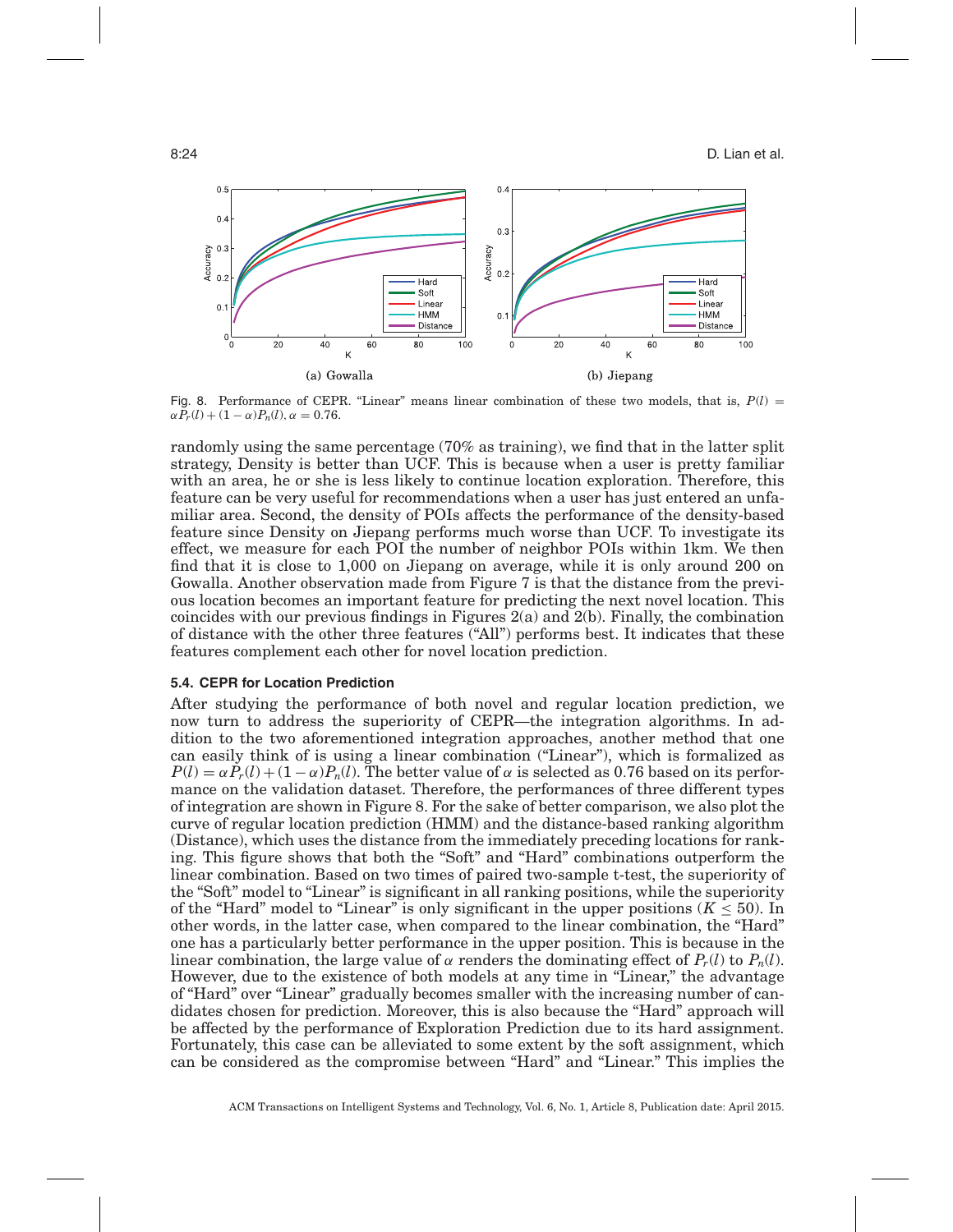superiority of "Soft" compared to "Linear" and "Hard," just shown in these two figures. However, their gaps are not extremely large, which encourages us to design a more effective integration method for making the best use of each component. By comparing HMM with CEPR in any case, it is clear that CEPR is much better, improving results by as much as 30%. This indicates that the novel location prediction (recommendation) can serve well for the overall prediction after being integrated with regular location prediction (HMM). Comparing Distance to HMM, Distance is much worse than HMM, although it is important in novel location prediction. This is compatible with the insignificant contribution of Distance to HMM in regular location prediction.

# **6. CONCLUSIONS**

<span id="page-24-0"></span>In this article, we studied the Exploration Prediction (EP) problem and boiled it down to a binary classification problem. We then proposed three types of features and trained Logistic Regression (LR) and Classification and Regression Tree (CART) for this problem. They were evaluated on two large-scale check-in datasets from location-based social networks. The experimental results showed that CART outperformed LR due to nonlinearity in EP, achieving around a 20% classification error rate and greatly outperforming the MostFrequent classifier. By studying the importance of different features, we found that current status of novelty seeking (measured as a novel ratio) and users' personality trait of neophilia (measured as users' entropy), as well as the familiarity with the visited location (measured as a visiting ratio), had the largest effect on EP.

Then we proposed the Collaborative Exploration and Periodically Returning (CEPR) model based on EP so that it alternated between a location recommendation model and a location prediction model according to the results of EP. By evaluating them on two aforementioned datasets, we observed that CEPR improved the performance by as much as 30% compared to the traditional location prediction algorithms. Our prediction algorithm in CEPR addressed the problem stemming from the scarcity of individuals' check-in history and the large number of individually visited locations. Particularly, we exploited kernel smoothing techniques for regularity and widely used interpolating techniques in a language model for a Markov model. The experimental results showed the superiority of these smoothed versions compared to nonsmoothed ones. Our recommendation algorithm in CEPR leveraged a learning-to-rank algorithm to integrate users' preferences, social and geographical inferences, and distance from the previous location. This recommendation algorithm, as well as all of its features, was also evaluated on both LBSN datasets, where we observed their effectiveness. Moreover, we also greatly reduced the time complexity of inferring geographical influence based on two-dimensional kernel density estimation.

Until now, we have seen the effect of Exploration Prediction, but the accuracy of Exploration Prediction is still not at a sufficient level. The first possible improvement can be resorting to more complex classification models, such as kernel logistic regressions, which not only have a natural probabilistic interpretation but also can handle nonlinearity of features. The second improvement could be proposing more features, for example, leveraging novelty-seeking preferences of friends or personalized temporal preferences. In addition to making improvements on EP, it is also possible to make better use of its result to integrate location predictions with recommendations, for example, trying different integration strategies in addition to the existing ones.

### **ACKNOWLEDGMENTS**

We thank the anonymous reviewers for their helpful comments and constructive suggestions.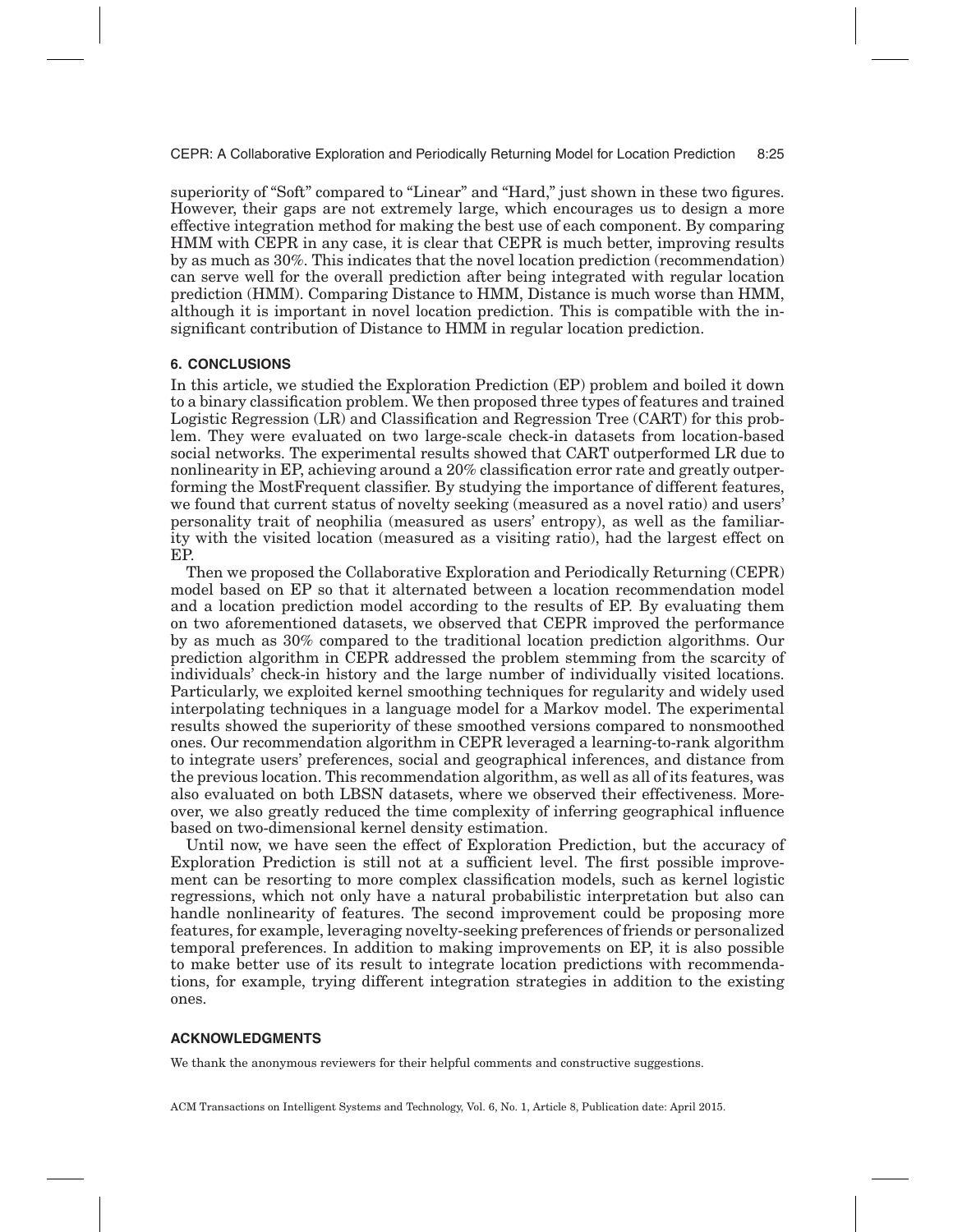#### **REFERENCES**

- <span id="page-25-0"></span>D. Ashbrook and T. Starner. 2002. Learning significant locations and predicting user movement with GPS. In *Proceedings of ISWC'02*. IEEE, 101–108.
- <span id="page-25-20"></span>M. Azizyan, I. Constandache, and R. R. Choudhury. 2009. SurroundSense: Mobile phone localization via ambience fingerprinting. In *Proceedings of MobiComp'09*. ACM, 261–272.
- <span id="page-25-24"></span>J. L. Bentley and H. A. Maurer. 1980. Efficient worst-case data structures for range searching. *Acta Informatica* 13, 2 (1980), 155–168.
- <span id="page-25-9"></span>C. Burges, T. Shaked, E. Renshaw, A. Lazier, M. Deeds, N. Hamilton, and G. Hullender. 2005. Learning to rank using gradient descent. In *Proceedings of ICML'05*. ACM, 89–96.
- <span id="page-25-2"></span>J. Chang and E. Sun. 2011. Location3: How users share and respond to location-based data on social. In *Proceedings of ICWSM'11*.
- <span id="page-25-22"></span>S. F. Chen and J. Goodman. 1996. An empirical study of smoothing techniques for language modeling. In *Proceedings of ACL'96*. ACL, 310–318.
- <span id="page-25-7"></span>C. Cheng, H. Yang, I. King, and M. R. Lyu. 2012. Fused matrix factorization with geographical and social influence in location-based social networks. In *Proceedings of AAAI'12*.
- <span id="page-25-13"></span>Z. Cheng, J. Caverlee, K. Lee, and D. Z. Sui. 2011. Exploring millions of footprints in location sharing services. In *Proceedings of ICWSM'11*.
- <span id="page-25-1"></span>E. Cho, S. A. Myers, and J. Leskovec. 2011. Friendship and mobility: User movement in location-based social networks. In *Proceedings of KDD'11*. 1082–1090.
- <span id="page-25-21"></span>K. Dehnad. 1987. Density estimation for statistics and data analysis. *Technometrics* 29, 4 (1987), 495– 495.
- <span id="page-25-23"></span>C. Desrosiers and G. Karypis. 2011. A comprehensive survey of neighborhood-based recommendation methods. In *Recommender Systems Handbook*. Springer, 107–144.
- <span id="page-25-5"></span>R. P. Ebstein, O. Novick, R. Umansky, B. Priel, Y. Osher, D. Blaine, E. R. Bennett, L. Nemanov, M. Katz, and R. H. Belmaker. 1996. Dopamine D4 receptor (D4DR) exon III polymorphism associated with the human personality trait of novelty seeking. *Nature Genetics* 12, 1 (1996), 78–80.
- <span id="page-25-3"></span>V. Etter, M. Kafsi, and E. Kazemi. 2012. Been there, done that: What your mobility traces reveal about your behavior. *Mobile Data Challenge by Nokia Workshop, in conjunction with Int. Conf. on Pervasive Computing.*
- <span id="page-25-12"></span>H. Gao, J. Tang, X. Hu, and H. Liu. 2013. Modeling temporal effects of human mobile behavior on locationbased social networks. In *Proceedings of CIKM'13*.
- <span id="page-25-4"></span>H. Gao, J. Tang, and H. Liu. 2012a. Exploring social-historical ties on location-based social networks. In *Proceedings of ICWSM'12*.
- <span id="page-25-6"></span>H. Gao, J. Tang, and H. Liu. 2012b. gSCorr: Modeling geo-social correlations for new check-ins on locationbased social networks. In *Proceedings of CIKM'12*. ACM, 1582–1586.
- <span id="page-25-18"></span>H. Gao, J. Tang, and H. Liu. 2012c. Mobile location prediction in spatio-temporal context. In *Proceedings of the Mobile Data Challenge at the 10th International Conference on Pervasive Computing*.
- <span id="page-25-16"></span>M. Ge, C. Delgado-Battenfeld, and D. Jannach. 2010. Beyond accuracy: Evaluating recommender systems by coverage and serendipity. In *Proceedings of RecSys'10*. ACM, 257–260.
- <span id="page-25-11"></span>M. C. Gonzalez, C. A. Hidalgo, and A. L. Barabasi. 2008. Understanding individual human mobility patterns. *Nature* 453, 7196 (2008), 779–782.
- <span id="page-25-25"></span>T. Hastie, R. Tibshirani, and J. H. Friedman. 2001. *The Elements of Statistical Learning*. Vol. 1. Springer New York.
- <span id="page-25-15"></span>N. Hurley and M. Zhang. 2011. Novelty and diversity in top-N recommendation–analysis and evaluation. *ACM Transactions on Internet Technology (TOIT)* 10, 4 (2011), 14.
- <span id="page-25-19"></span>D. Lian and X. Xie. 2011. Learning location naming from user check-in histories. In *Proceedings of GIS'11*. ACM, 112–121.
- <span id="page-25-8"></span>D. Lian, V. W. Zheng, and X. Xie. 2013. Collaborative filtering meets next check-in location prediction. In *Proceedings of WWW'13 Companion*. ACM, 231–232.
- <span id="page-25-14"></span>B. Liu and H. Xiong. 2013. Point-of-interest recommendation in location based social networks with topic and location awareness. In *Proceedings of SDM'13*. SIAM, 396–404.
- <span id="page-25-10"></span>T. Y. Liu. 2009. Learning to rank for information retrieval. *Foundations and Trends in Information Retrieval* 3, 3 (2009), 225–331.
- <span id="page-25-17"></span>J. McInerney, S. Stein, A. Rogers, and N. R. Jennings. 2013a. Breaking the habit: Measuring and predicting departures from routine in individual human mobility. *Pervasive and Mobile Computing* 9, 6 (2013), 808–822.